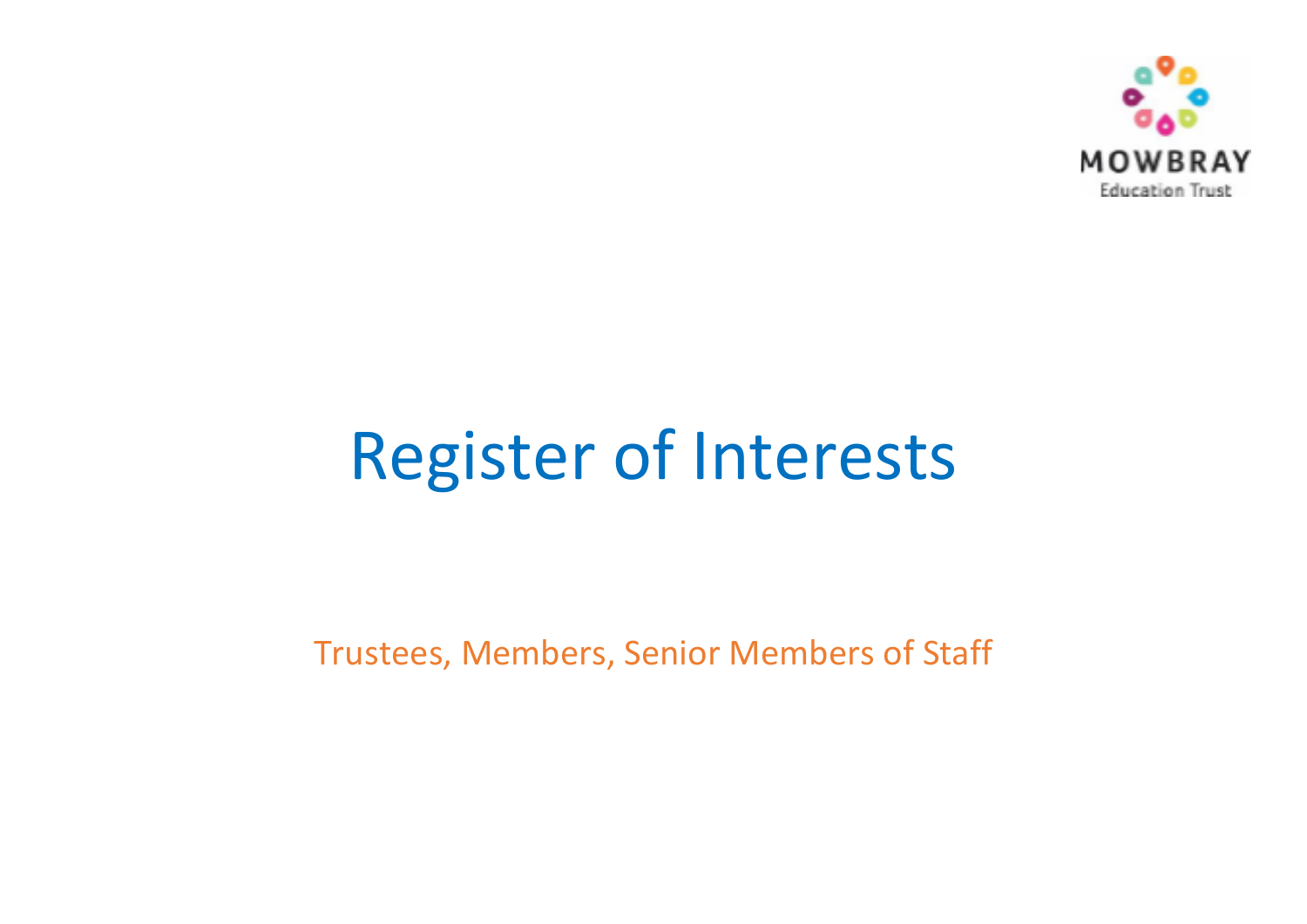Our Trust is committed to acting with integrity and impartiality.

To this end, we must keep a register of the relevant business and pecuniary interests of Members, Trustees, and senior employees. We are also required to publish these interests with respect to Members, Trustees and the Accounting Officer.

#### **What is an interest?**

An interest is anything that could, or could be perceived to, sway your decision making or affect your ability to act in an impartial way.

For example, if you:

- Are a Trustee at another charity
- Are a Trustee or governor at another school or Trust
- •Work for a company that the school might engage the services of (e.g. a catering or payroll provider, contracted service, consultant)
- •Have a personal relationship with any members, trustees, local governors or employees of the Trust (e.g. spouse, partner, relative, etc.)
- •Have a partner who supplies services to the school
- •Directorships, partnerships and employments with businesses

If you're not sure an interest counts, err on the side of caution and declare it.

We ask that you update us whenever your circumstances change so we can ensure our Register of Interests is accurate.

Please proceed to the declaration form, fill it in and send it back at the earliest possible opportunity to the Clerk to Board, Rachel Middleton, at [rmiddleton@mowbrayeducation.org](mailto:rmiddleton@mowbrayeducation.org)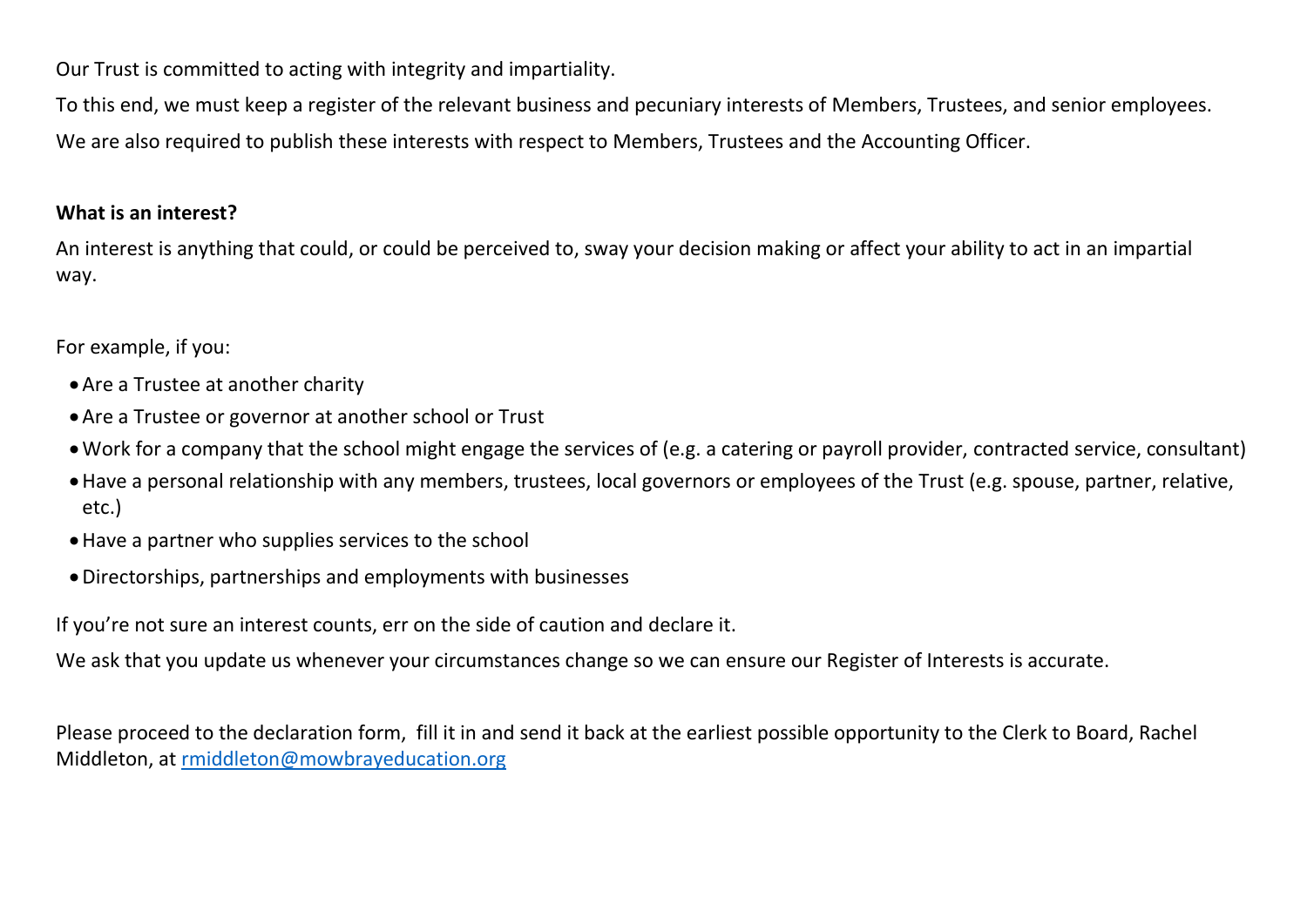# **List of parties declaring interests**

| <b>Trustees</b>                      | <b>Members</b>       | <b>Senior Staff</b>         |
|--------------------------------------|----------------------|-----------------------------|
| Adam Brewster                        | <b>Conroy Godber</b> | Gayle Bacon                 |
| <b>Marianne Chadwick</b>             | Dawn O'Higgins       | Anna Butler                 |
| lan Connerton                        | Denise Reed          | <b>Stephanie Cooke</b>      |
| Siobhan Connolly (from 24 Sept 2020) | Elaine Welsh         | <b>Heather Robinson</b>     |
| Anne Frost                           |                      | <b>Christine Stansfield</b> |
| John Gibbs                           |                      | <b>Natalie Teece</b>        |
| <b>Wayne Hickling</b>                |                      | Paul Maddox                 |
| Debbie Muddimer (incumbent)          |                      |                             |
| Drew Richardson-Walsh                |                      |                             |
| <b>Philip Smith</b>                  |                      |                             |
| David Warden                         |                      |                             |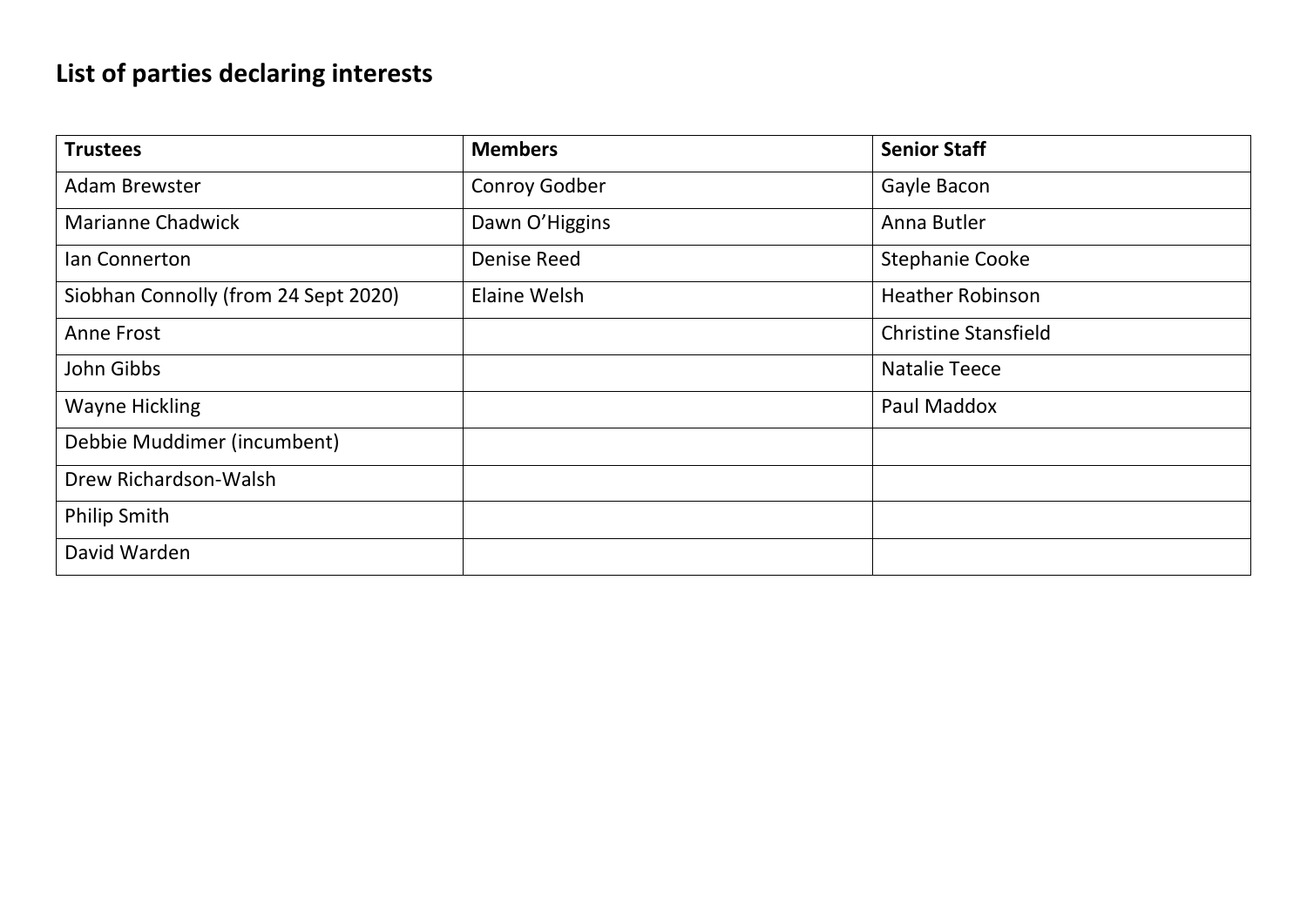# **Trustees**

#### Name: **Adam Brewster**

## **Directorships, partnerships or employment**

| NAME OF BUSINESS/ORGANISATION | <b>NATURE OF INTEREST</b> |
|-------------------------------|---------------------------|
| <b>None</b>                   |                           |

#### **Governor or trustee roles at other educational institutions or charities**

| NAME OF SCHOOL/ESTABLISHMENT/CHARITY  | <b>NATURE OF LINK</b> | PERIOD OF OFFICE<br>(MM-YY)/LENGTH OF<br><b>RELATIONSHIP (YRS &amp;</b><br>MTHS) |
|---------------------------------------|-----------------------|----------------------------------------------------------------------------------|
| Head Teacher Governor Heltwate School |                       | 7 Yrs                                                                            |

## **Personal relationships (including spouse/partner and close relatives)**

| NAME OF TRUSTEE, LOCAL<br><b>GOVERNOR, MEMBER OR TRUST</b><br>EMPLOYEE | NATURE OF THE RELATIONSHIP | NATURE OF THE INTEREST ARISING FROM<br><b>THIS RELATIONSHIP</b> |
|------------------------------------------------------------------------|----------------------------|-----------------------------------------------------------------|
| N/A                                                                    |                            |                                                                 |

| <b>NAME OF PERSON</b> | <b>RELATIONSHIP TO YOU</b> | <b>RELEVANT INTEREST</b> |
|-----------------------|----------------------------|--------------------------|
| N/A                   |                            |                          |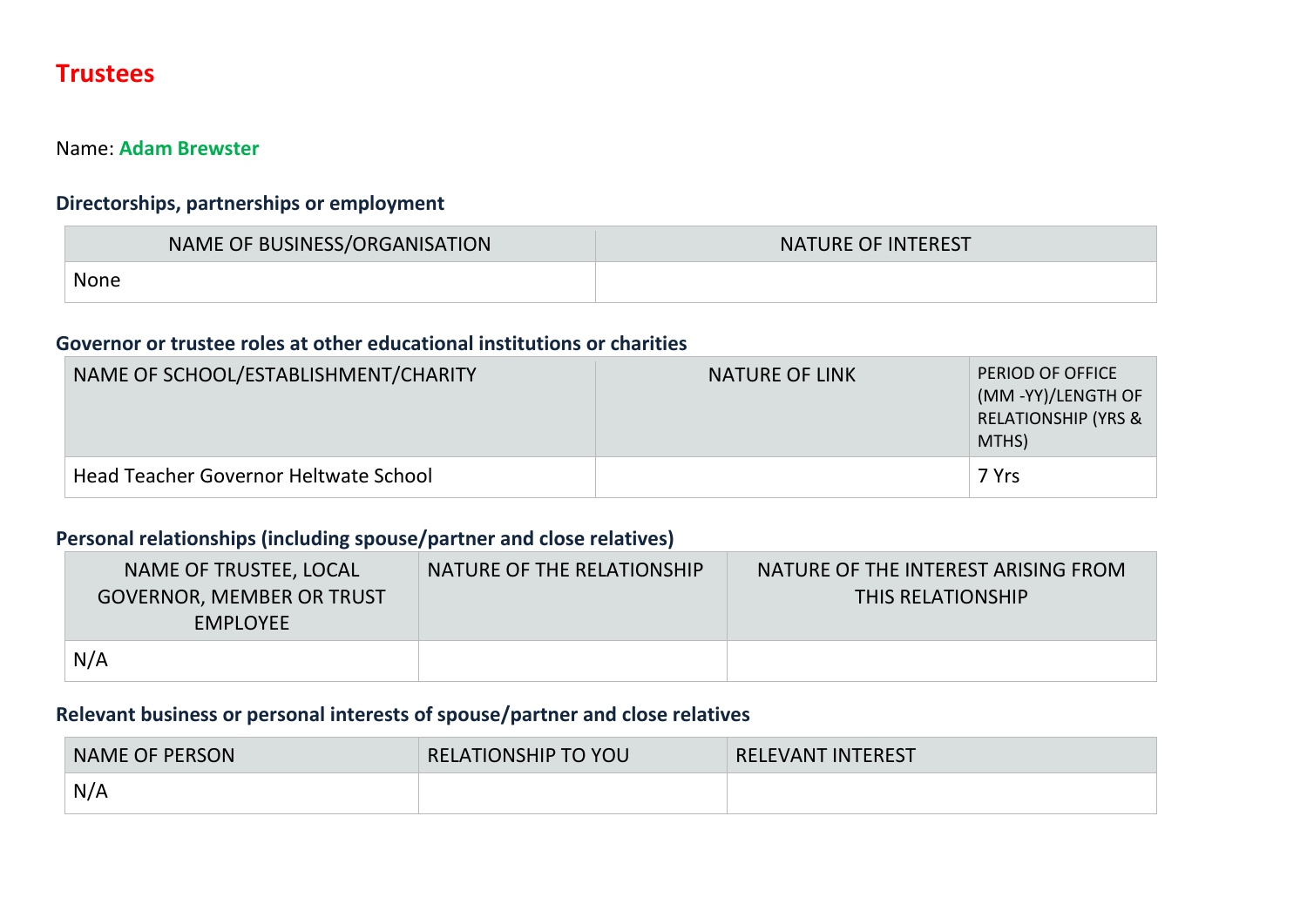#### Name: **Marianne Chadwick**

## **Directorships, partnerships or employment**

| NAME OF BUSINESS/ORGANISATION | <b>NATURE OF INTEREST</b> |
|-------------------------------|---------------------------|
| None                          |                           |

#### **Governor or trustee roles at other educational institutions or charities**

| NAME OF SCHOOL/ESTABLISHMENT/CHARITY | <b>NATURE OF LINK</b> | PERIOD OF OFFICE<br>(MM-YY)/LENGTH<br>OF RELATIONSHIP<br>(YRS & MTHS) |
|--------------------------------------|-----------------------|-----------------------------------------------------------------------|
| <b>None</b>                          |                       |                                                                       |

## **Personal relationships (including spouse/partner and close relatives)**

| NAME OF TRUSTEE, LOCAL<br><b>GOVERNOR, MEMBER OR TRUST</b><br><b>EMPLOYEE</b> | NATURE OF THE RELATIONSHIP | NATURE OF THE INTEREST ARISING FROM<br><b>THIS RELATIONSHIP</b> |
|-------------------------------------------------------------------------------|----------------------------|-----------------------------------------------------------------|
| Helena Blumfield                                                              | Friend                     | <b>None</b>                                                     |

| <b>NAME OF PERSON</b> | <b>RELATIONSHIP TO YOU</b> | <b>RELEVANT INTEREST</b> |
|-----------------------|----------------------------|--------------------------|
| N/f                   |                            |                          |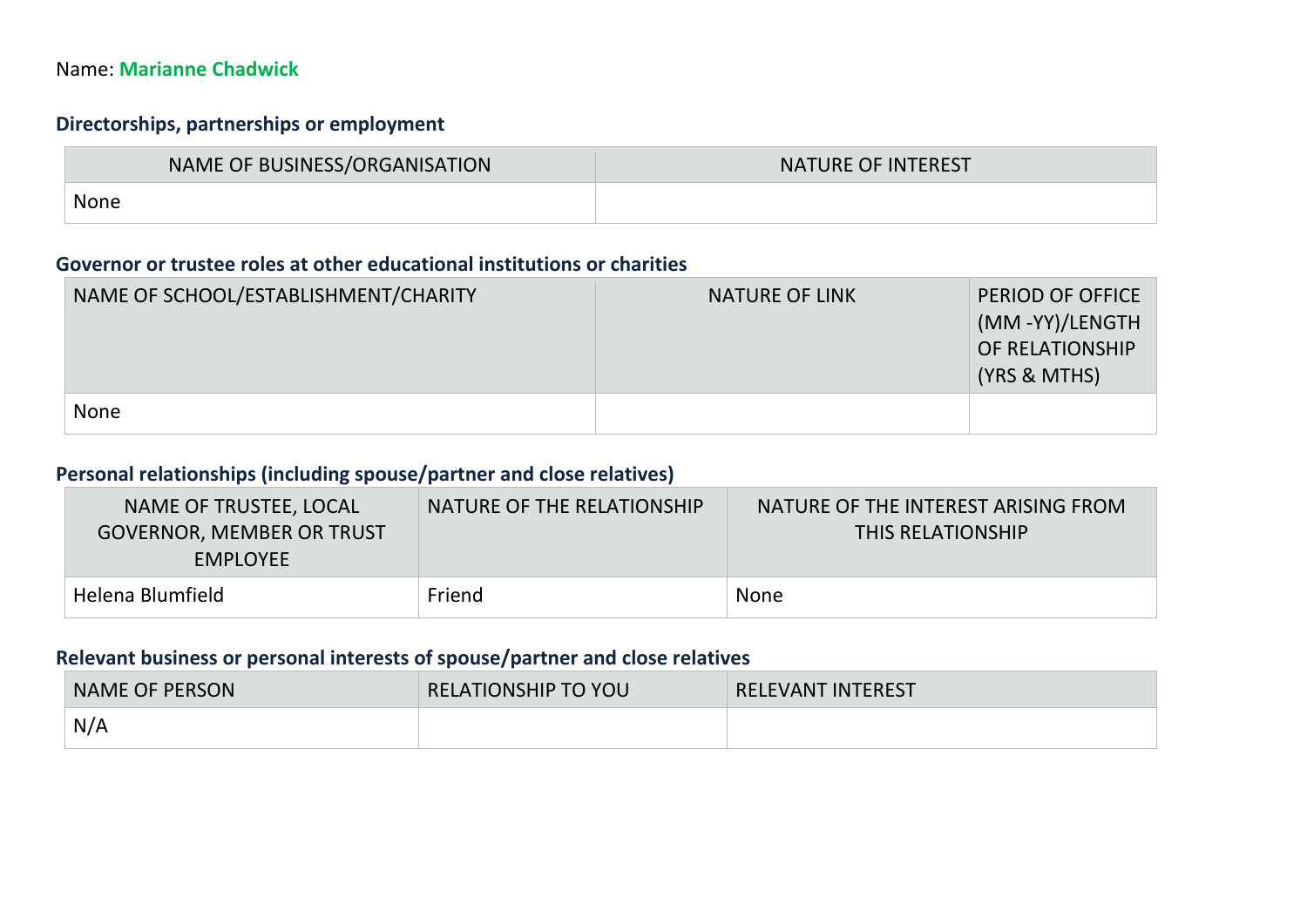#### Name: **Ian Connerton**

## **Directorships, partnerships or employment**

| NAME OF BUSINESS/ORGANISATION | <b>NATURE OF INTEREST</b> |
|-------------------------------|---------------------------|
| None                          |                           |

#### **Governor or trustee roles at other educational institutions or charities**

| NAME OF SCHOOL/ESTABLISHMENT/CHARITY | <b>NATURE OF LINK</b> | PERIOD OF OFFICE<br>(MM-YY)/LENGTH<br>OF RELATIONSHIP<br>(YRS & MTHS) |
|--------------------------------------|-----------------------|-----------------------------------------------------------------------|
| None                                 |                       |                                                                       |

## **Personal relationships (including spouse/partner and close relatives)**

| NAME OF TRUSTEE, LOCAL<br><b>GOVERNOR, MEMBER OR TRUST</b><br><b>EMPLOYEE</b> | NATURE OF THE RELATIONSHIP | NATURE OF THE INTEREST ARISING FROM<br><b>THIS RELATIONSHIP</b> |
|-------------------------------------------------------------------------------|----------------------------|-----------------------------------------------------------------|
| N/A                                                                           |                            |                                                                 |

| NAME OF PERSON | <b>RELATIONSHIP TO YOU</b> | <b>RELEVANT INTEREST</b> |
|----------------|----------------------------|--------------------------|
| N/A            |                            |                          |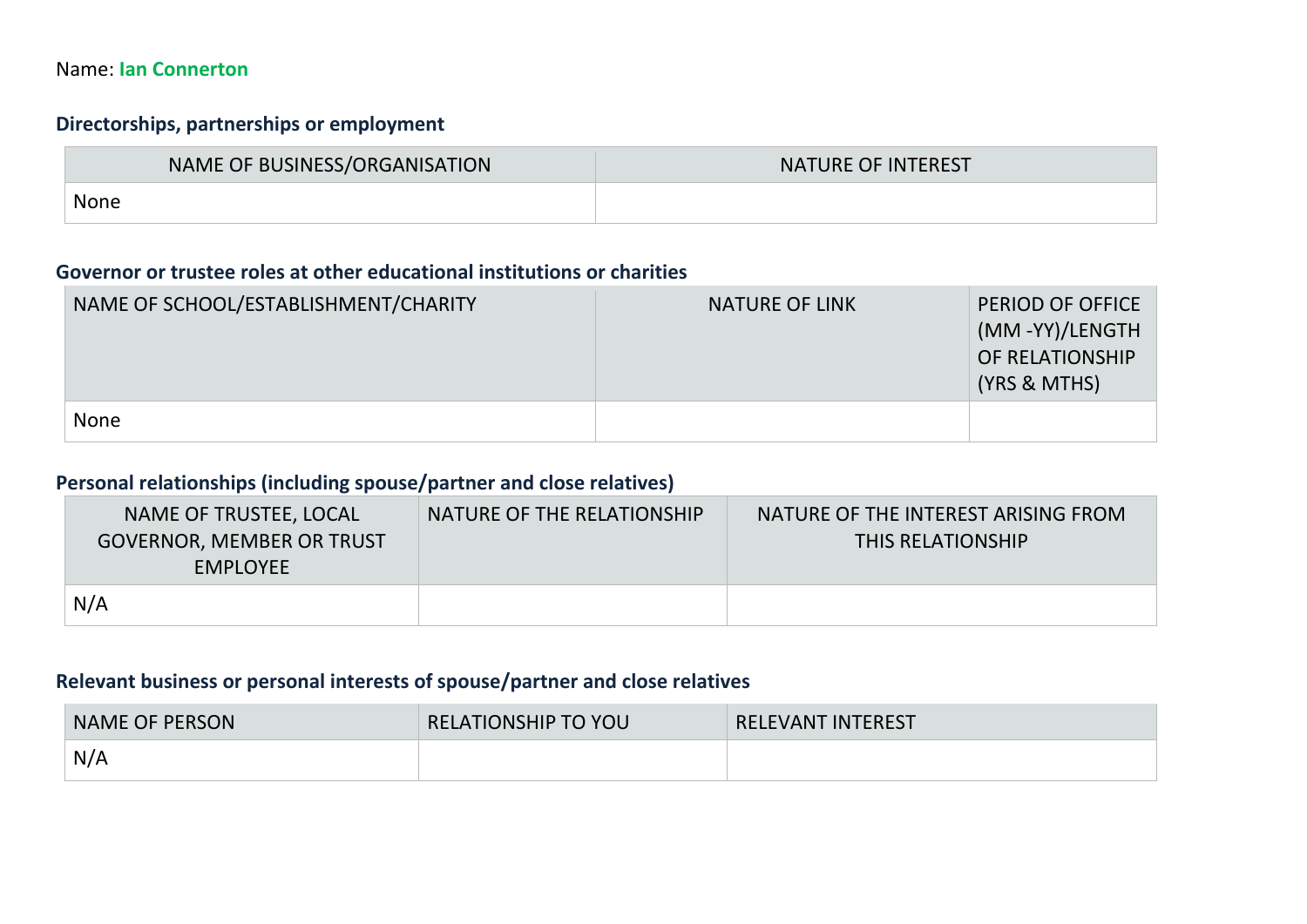## **Name: Siobhan Connolly**

## **Directorships, partnerships or employment**

| NAME OF BUSINESS/ORGANISATION            | NATURE OF INTEREST                            |
|------------------------------------------|-----------------------------------------------|
| Simplify                                 | Employment – Head of Learning and Development |
| Brunel Partnership Ltd (dormant company) | <b>Company Secretary</b>                      |

#### **Governor or trustee roles at other educational institutions or charities**

| NAME OF SCHOOL/ESTABLISHMENT/CHARITY | <b>NATURE OF LINK</b> | PERIOD OF OFFICE<br>(MM-YY)/LENGTH<br>OF RELATIONSHIP<br>(YRS & MTHS) |
|--------------------------------------|-----------------------|-----------------------------------------------------------------------|
| <b>None</b>                          |                       |                                                                       |

## **Personal relationships (including spouse/partner and close relatives)**

| NAME OF TRUSTEE, LOCAL<br><b>GOVERNOR, MEMBER OR TRUST</b><br><b>EMPLOYEE</b> | NATURE OF THE RELATIONSHIP | NATURE OF THE INTEREST ARISING FROM<br><b>THIS RELATIONSHIP</b> |
|-------------------------------------------------------------------------------|----------------------------|-----------------------------------------------------------------|
| N/A                                                                           |                            |                                                                 |

| <b>NAME OF PERSON</b> | <b>RELATIONSHIP TO YOU</b> | <b>RELEVANT INTEREST</b> |
|-----------------------|----------------------------|--------------------------|
| N/A                   |                            |                          |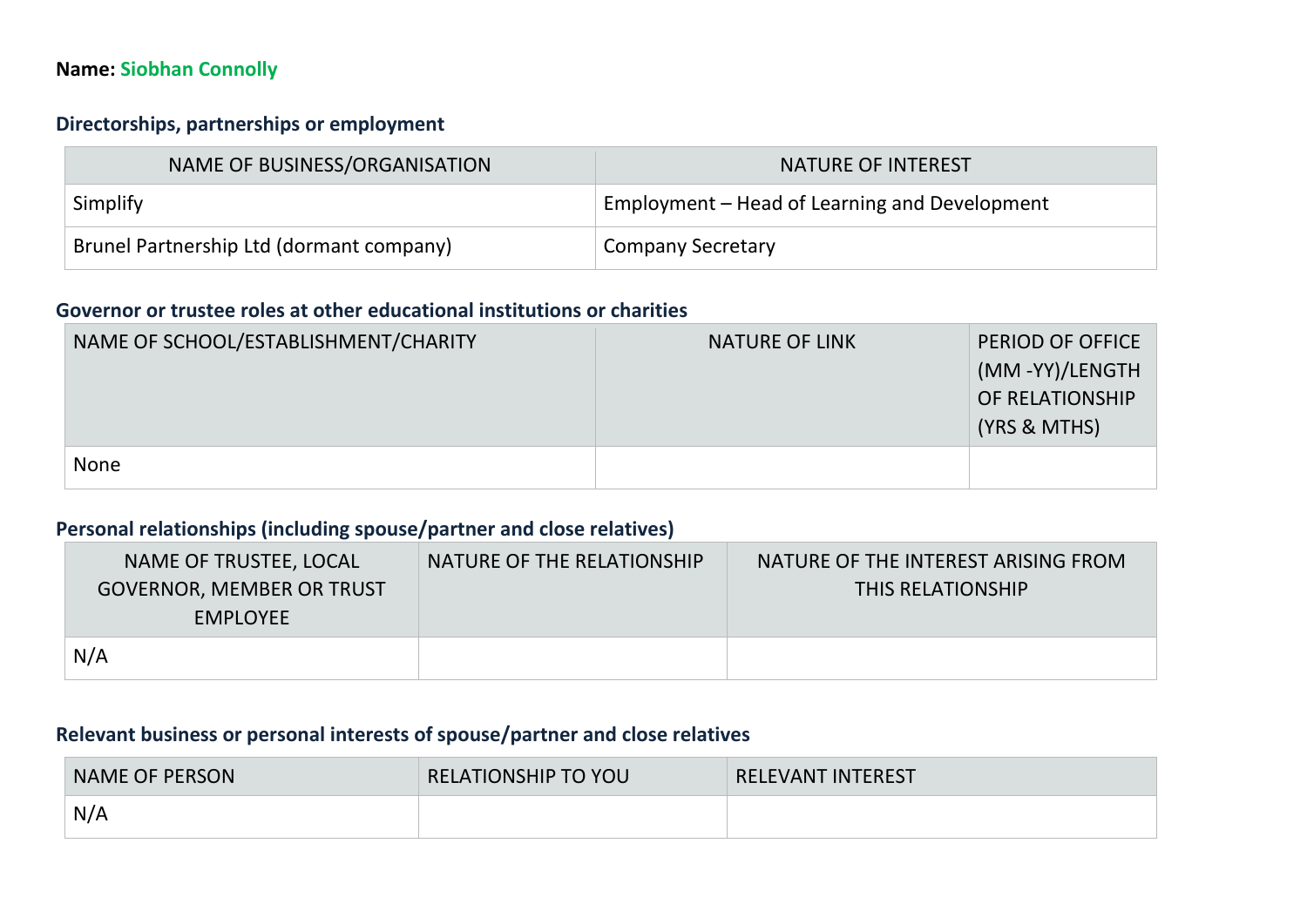#### **Name: Anne Frost**

## **Directorships, partnerships or employment**

| NAME OF BUSINESS/ORGANISATION | <b>NATURE OF INTEREST</b> |
|-------------------------------|---------------------------|
| University of Lincoln         | Consultant                |

#### **Governor or trustee roles at other educational institutions or charities**

| NAME OF SCHOOL/ESTABLISHMENT/CHARITY       | <b>NATURE OF LINK</b> | PERIOD OF OFFICE<br>(MM-YY)/LENGTH<br>OF RELATIONSHIP<br>(YRS & MTHS) |
|--------------------------------------------|-----------------------|-----------------------------------------------------------------------|
| <b>NACRO</b>                               | <b>Trustee</b>        | Sep 2020 - 2023                                                       |
| L.E.A.D Academy Trust<br>Leicester College | Member<br>Governor    | From Nov 2020<br>From Feb 2021                                        |

#### **Personal relationships (including spouse/partner and close relatives)**

| NAME OF TRUSTEE, LOCAL<br><b>GOVERNOR, MEMBER OR TRUST</b><br><b>EMPLOYEE</b> | NATURE OF THE RELATIONSHIP | NATURE OF THE INTEREST ARISING FROM<br><b>THIS RELATIONSHIP</b> |
|-------------------------------------------------------------------------------|----------------------------|-----------------------------------------------------------------|
| N/A                                                                           |                            |                                                                 |

| <b>NAME OF PERSON</b> | <b>RELATIONSHIP TO YOU</b> | <b>RELEVANT INTEREST</b> |
|-----------------------|----------------------------|--------------------------|
| N/A                   |                            |                          |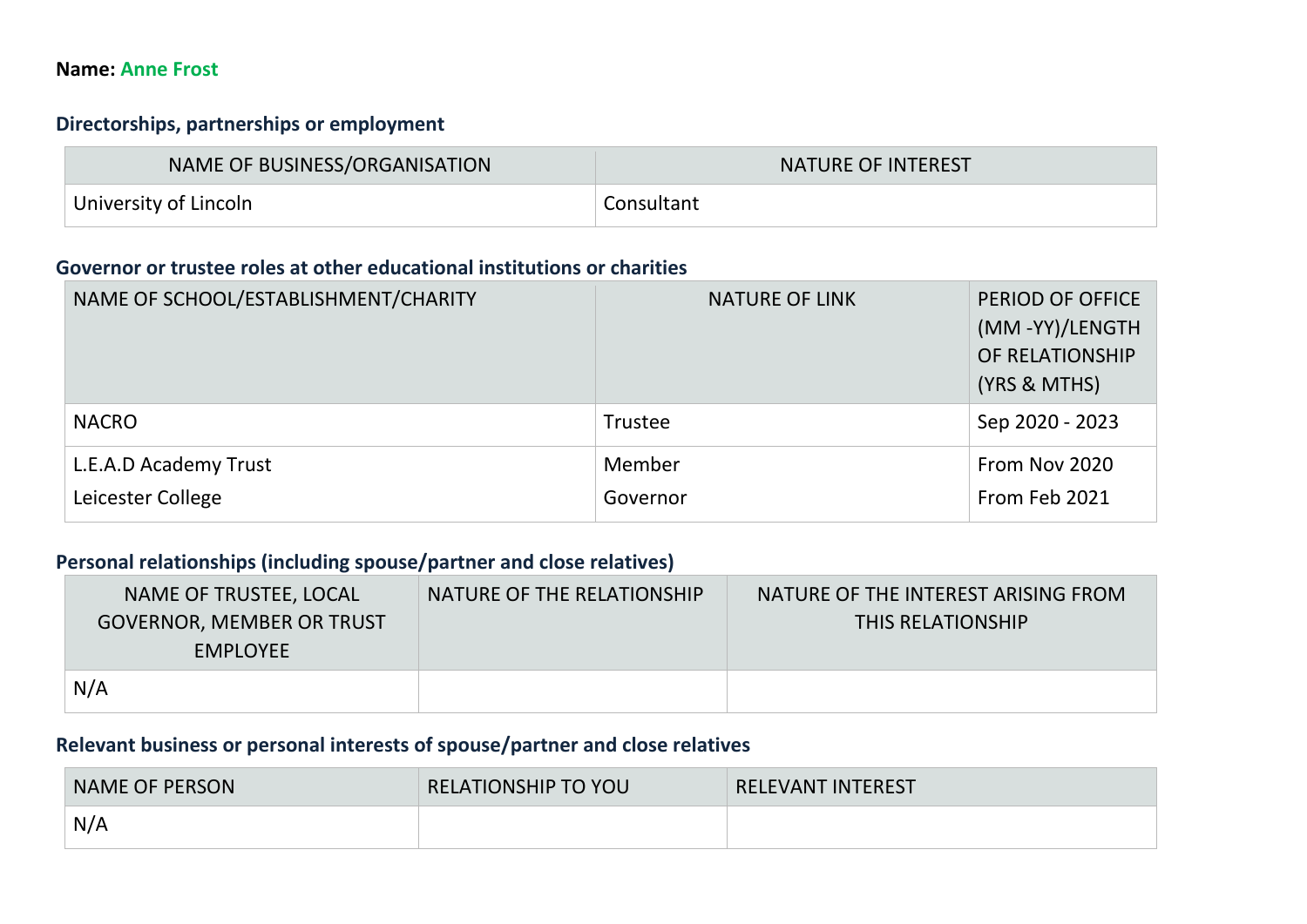#### **Name: John Gibbs**

## **Directorships, partnerships or employment**

| NAME OF BUSINESS/ORGANISATION | <b>NATURE OF INTEREST</b> |
|-------------------------------|---------------------------|
| N/A                           |                           |

#### **Governor or trustee roles at other educational institutions or charities**

| NAME OF SCHOOL/ESTABLISHMENT/CHARITY | <b>NATURE OF LINK</b> | PERIOD OF OFFICE<br>(MM-YY)/LENGTH<br>OF RELATIONSHIP<br>(YRS & MTHS) |
|--------------------------------------|-----------------------|-----------------------------------------------------------------------|
| <b>None</b>                          |                       |                                                                       |

## **Personal relationships (including spouse/partner and close relatives)**

| NAME OF TRUSTEE, LOCAL<br><b>GOVERNOR, MEMBER OR TRUST</b><br><b>EMPLOYEE</b> | NATURE OF THE RELATIONSHIP | NATURE OF THE INTEREST ARISING FROM<br><b>THIS RELATIONSHIP</b> |
|-------------------------------------------------------------------------------|----------------------------|-----------------------------------------------------------------|
| N/A                                                                           |                            |                                                                 |

| <b>NAME OF PERSON</b> | <b>RELATIONSHIP TO YOU</b> | <b>RELEVANT INTEREST</b> |
|-----------------------|----------------------------|--------------------------|
| N/A                   |                            |                          |
|                       |                            |                          |
|                       |                            |                          |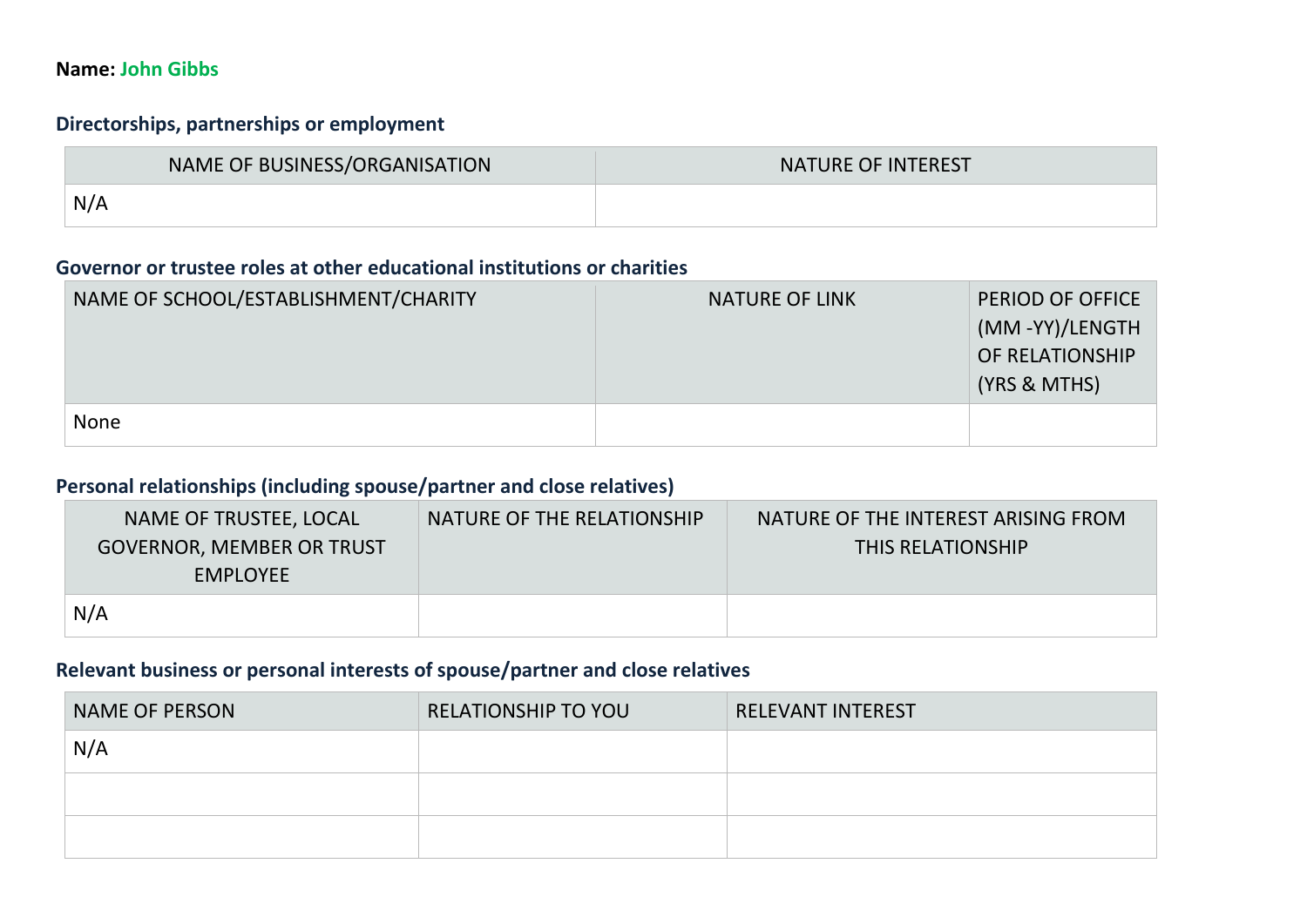## **Name: Wayne Hickling**

## **Directorships, partnerships or employment**

| NAME OF BUSINESS/ORGANISATION     | <b>NATURE OF INTEREST</b>                                                                                                                   |
|-----------------------------------|---------------------------------------------------------------------------------------------------------------------------------------------|
| <b>Galliford Try Construction</b> | I am an Operations Director in a large UK Construction<br>company that has interests in the school building programme<br>at national level. |

#### **Governor or trustee roles at other educational institutions or charities**

| NAME OF SCHOOL/ESTABLISHMENT/CHARITY | <b>NATURE OF LINK</b> | PERIOD OF OFFICE<br>(MM-YY)/LENGTH<br>OF RELATIONSHIP<br>(YRS & MTHS) |
|--------------------------------------|-----------------------|-----------------------------------------------------------------------|
| None                                 |                       |                                                                       |

## **Personal relationships (including spouse/partner and close relatives)**

| NAME OF TRUSTEE, LOCAL<br><b>GOVERNOR, MEMBER OR TRUST</b><br><b>EMPLOYEE</b> | NATURE OF THE RELATIONSHIP | NATURE OF THE INTEREST ARISING FROM<br>THIS RELATIONSHIP            |
|-------------------------------------------------------------------------------|----------------------------|---------------------------------------------------------------------|
| Jessica Newton                                                                | Sister-in-law              | Jessica is Chair of the Curriculum and<br>Behaviour scrutiny panel. |

| <b>NAME OF PERSON</b> | <b>RELATIONSHIP TO YOU</b> | <b>RELEVANT INTEREST</b> |
|-----------------------|----------------------------|--------------------------|
| N/A                   |                            |                          |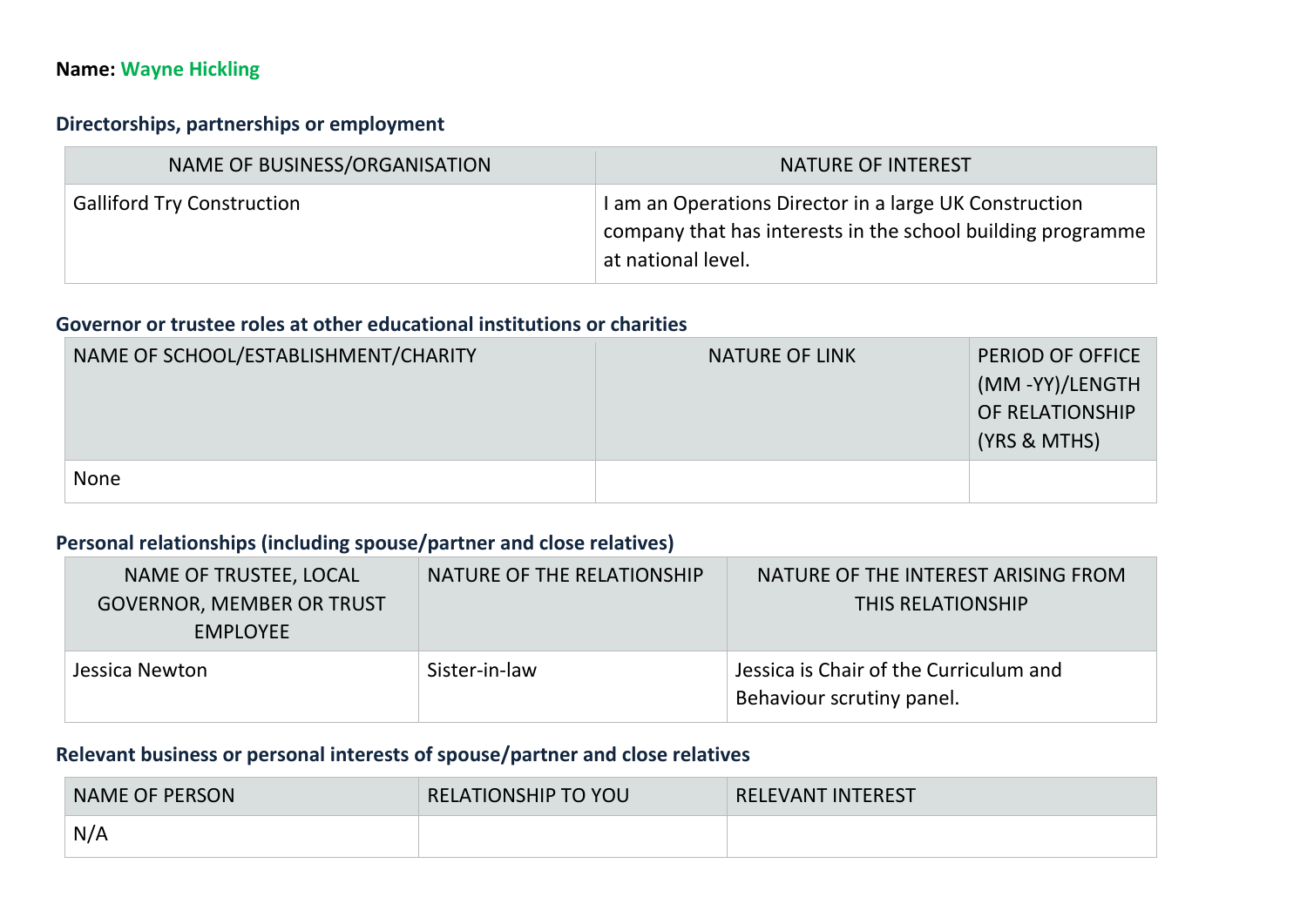#### **Name: Debbie Muddimer**

## **Directorships, partnerships or employment**

| NAME OF BUSINESS/ORGANISATION | NATURE OF INTEREST                         |
|-------------------------------|--------------------------------------------|
| De Montfort University        | Employment as Deputy Chief Finance Officer |

#### **Governor or trustee roles at other educational institutions or charities**

| NAME OF SCHOOL/ESTABLISHMENT/CHARITY                                          | <b>NATURE OF LINK</b> | PERIOD OF OFFICE<br>(MM-YY)/LENGTH<br>OF RELATIONSHIP<br>(YRS & MTHS) |
|-------------------------------------------------------------------------------|-----------------------|-----------------------------------------------------------------------|
| Student Union Lettings Ltd Charity Number 11499222<br>Company Number 08140750 | <b>Trustee</b>        | <b>Appointed January</b><br>2020                                      |

#### **Personal relationships (including spouse/partner and close relatives)**

| NAME OF TRUSTEE, LOCAL<br><b>GOVERNOR, MEMBER OR TRUST</b><br><b>EMPLOYEE</b> | NATURE OF THE RELATIONSHIP | NATURE OF THE INTEREST ARISING FROM<br>THIS RELATIONSHIP |
|-------------------------------------------------------------------------------|----------------------------|----------------------------------------------------------|
| N/A                                                                           |                            |                                                          |

| <b>NAME OF PERSON</b> | <b>RELATIONSHIP TO YOU</b> | <b>RELEVANT INTEREST</b> |
|-----------------------|----------------------------|--------------------------|
| N/A                   |                            |                          |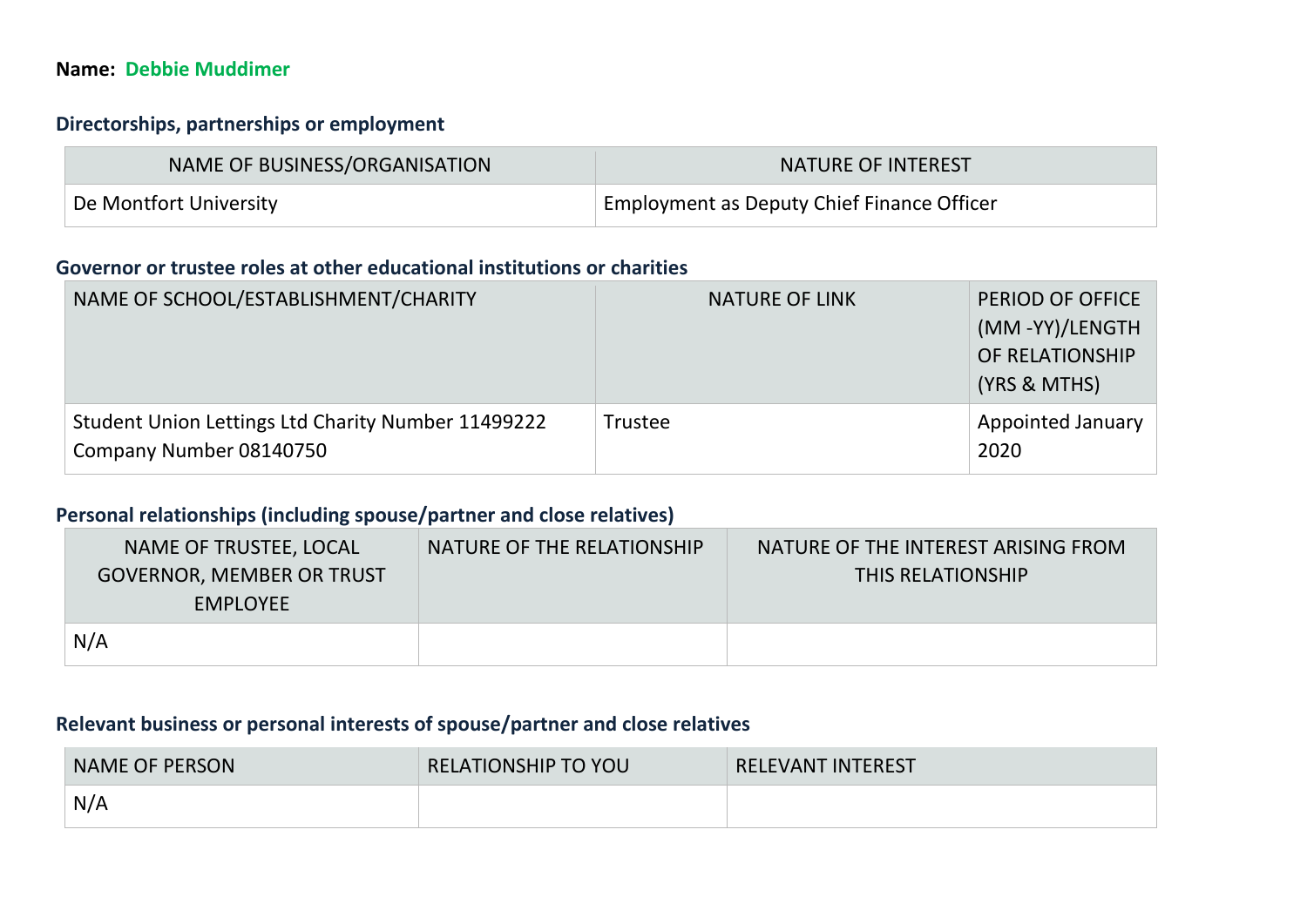#### **Name: Drew Richardson-Walsh**

## **Directorships, partnerships or employment**

| NAME OF BUSINESS/ORGANISATION    | NATURE OF INTEREST                                                       |
|----------------------------------|--------------------------------------------------------------------------|
| Director of Peridot Partners Ltd | Executive search and recruitment in the education and<br>charity sectors |

#### **Governor or trustee roles at other educational institutions or charities**

| NAME OF SCHOOL/ESTABLISHMENT/CHARITY | <b>NATURE OF LINK</b> | PERIOD OF OFFICE<br>(MM-YY)/LENGTH<br>OF RELATIONSHIP<br>(YRS & MTHS) |
|--------------------------------------|-----------------------|-----------------------------------------------------------------------|
| <b>None</b>                          |                       |                                                                       |

#### **Personal relationships (including spouse/partner and close relatives)**

| NAME OF TRUSTEE, LOCAL<br><b>GOVERNOR, MEMBER OR TRUST</b><br>EMPLOYEE | NATURE OF THE RELATIONSHIP | NATURE OF THE INTEREST ARISING FROM<br><b>THIS RELATIONSHIP</b> |
|------------------------------------------------------------------------|----------------------------|-----------------------------------------------------------------|
| N/A                                                                    |                            |                                                                 |

| NAME OF PERSON        | <b>RELATIONSHIP TO YOU</b> | <b>RELEVANT INTEREST</b>                                                                                                                                                                                                         |
|-----------------------|----------------------------|----------------------------------------------------------------------------------------------------------------------------------------------------------------------------------------------------------------------------------|
| Adam Richardson-Walsh | Husband                    | Director of AR Signs Limited – providing signage, graphics and<br>workwear to the education sector<br>Director of the Star Trust – charitable grant-giving /<br>philanthropic organisation supporting charities in East Midlands |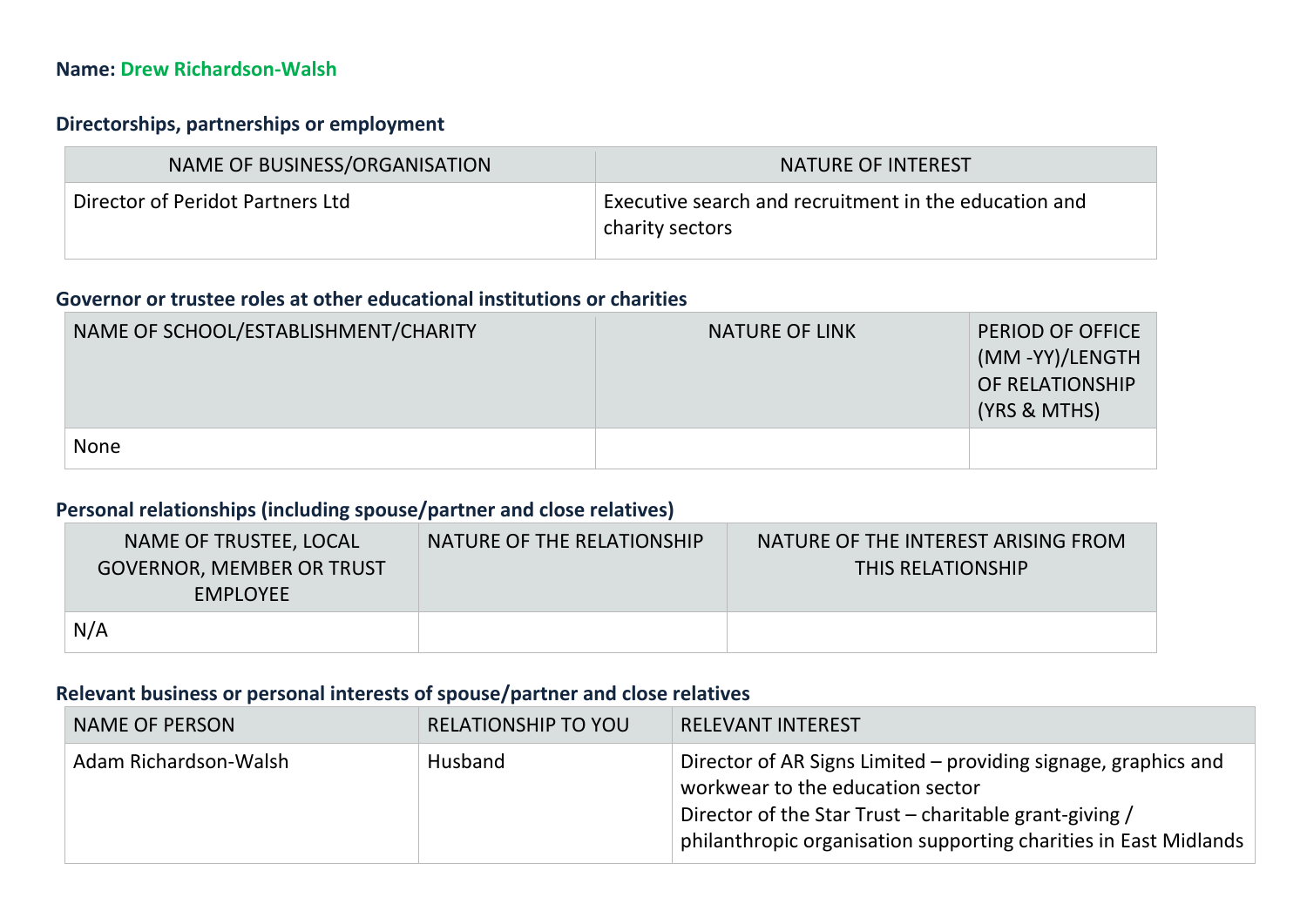## **Name: Philip Smith**

## **Directorships, partnerships or employment**

| NAME OF BUSINESS/ORGANISATION                  | <b>NATURE OF INTEREST</b> |
|------------------------------------------------|---------------------------|
| University of Nottingham Students' Union       | Employer                  |
| UNU Services Ltd (Trading subsidiary of above) | Director                  |

#### **Governor or trustee roles at other educational institutions or charities**

| NAME OF SCHOOL/ESTABLISHMENT/CHARITY | <b>NATURE OF LINK</b> | PERIOD OF OFFICE<br>(MM-YY)/LENGTH<br>OF RELATIONSHIP<br>(YRS & MTHS) |
|--------------------------------------|-----------------------|-----------------------------------------------------------------------|
| <b>None</b>                          |                       |                                                                       |

## **Personal relationships (including spouse/partner and close relatives)**

| NAME OF TRUSTEE, LOCAL<br><b>GOVERNOR, MEMBER OR TRUST</b><br>EMPLOYEE | NATURE OF THE RELATIONSHIP | NATURE OF THE INTEREST ARISING FROM<br><b>THIS RELATIONSHIP</b> |
|------------------------------------------------------------------------|----------------------------|-----------------------------------------------------------------|
| N/A                                                                    |                            |                                                                 |

| NAME OF PERSON | <b>RELATIONSHIP TO YOU</b> | <b>RELEVANT INTEREST</b> |
|----------------|----------------------------|--------------------------|
| N/A            |                            |                          |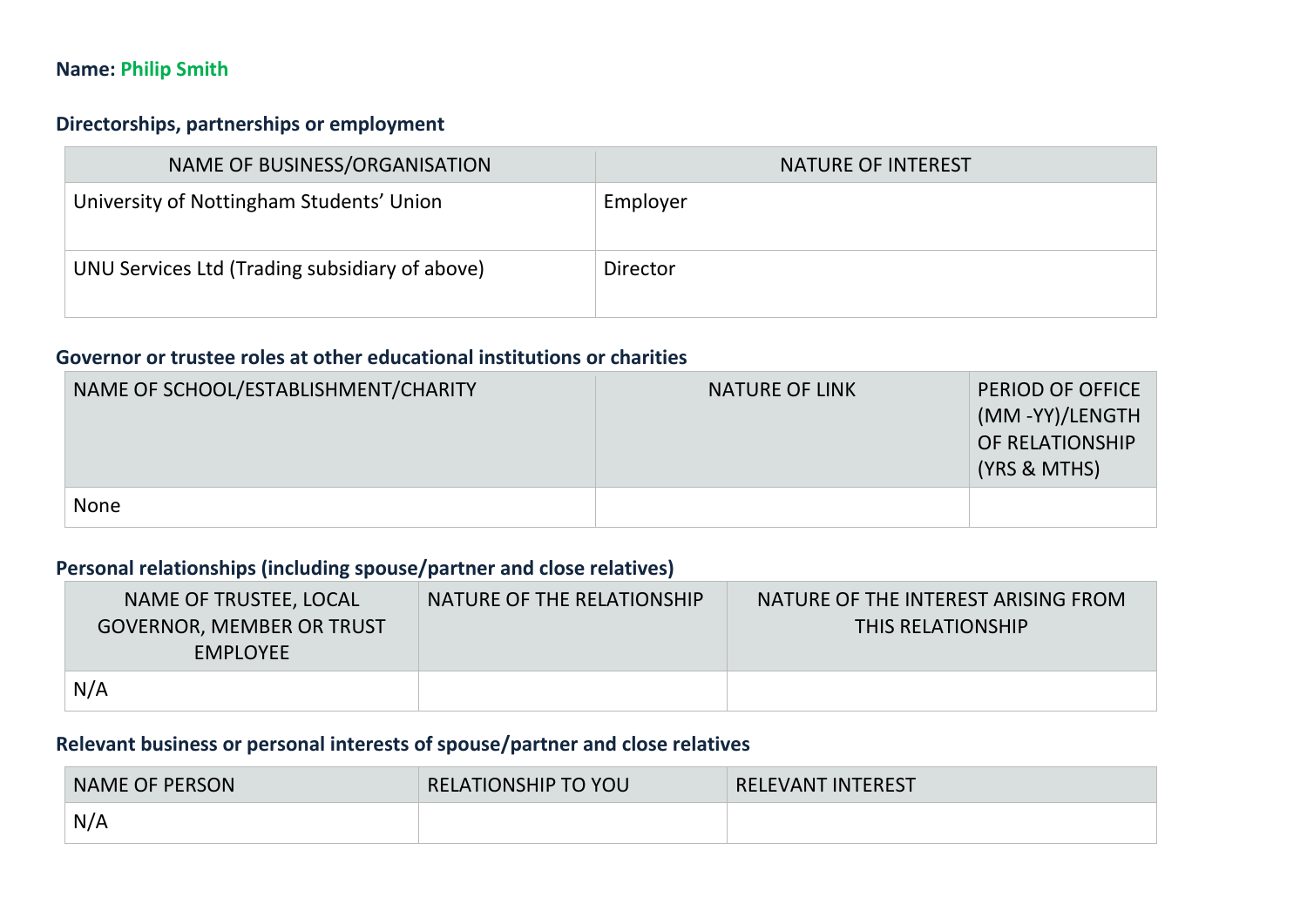#### **Name: David Warden**

## **Directorships, partnerships or employment**

| NAME OF BUSINESS/ORGANISATION | NATURE OF INTEREST |
|-------------------------------|--------------------|
| Department for Education      | Employment         |

#### **Governor or trustee roles at other educational institutions or charities**

| NAME OF SCHOOL/ESTABLISHMENT/CHARITY | <b>NATURE OF LINK</b> | PERIOD OF OFFICE<br>(MM-YY)/LENGTH<br>OF RELATIONSHIP<br>(YRS & MTHS) |
|--------------------------------------|-----------------------|-----------------------------------------------------------------------|
| <b>None</b>                          |                       |                                                                       |

## **Personal relationships (including spouse/partner and close relatives)**

| NAME OF TRUSTEE, LOCAL<br><b>GOVERNOR, MEMBER OR TRUST</b><br><b>EMPLOYEE</b> | NATURE OF THE RELATIONSHIP | NATURE OF THE INTEREST ARISING FROM<br><b>THIS RELATIONSHIP</b> |
|-------------------------------------------------------------------------------|----------------------------|-----------------------------------------------------------------|
| N/A                                                                           |                            |                                                                 |

| <b>NAME OF PERSON</b> | <b>RELATIONSHIP TO YOU</b> | <b>RELEVANT INTEREST</b> |
|-----------------------|----------------------------|--------------------------|
| N/A                   |                            |                          |
|                       |                            |                          |
|                       |                            |                          |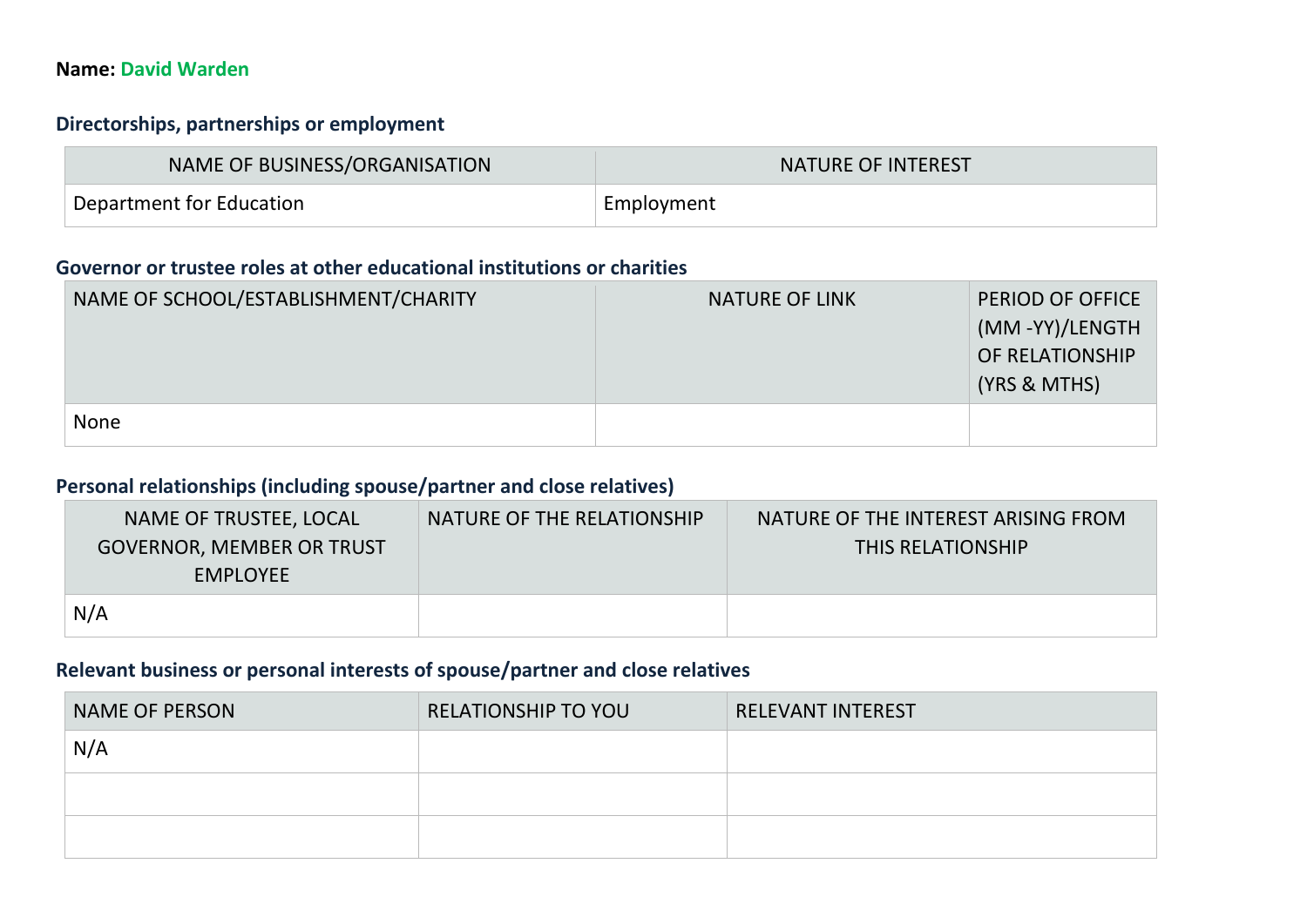# **Members**

**Name: Conroy Godber**

## **Directorships, partnerships or employment**

| NAME OF BUSINESS/ORGANISATION | <b>NATURE OF INTEREST</b> |
|-------------------------------|---------------------------|
| <b>None</b>                   |                           |

#### **Governor or trustee roles at other educational institutions or charities**

| NAME OF SCHOOL/ESTABLISHMENT/CHARITY          | <b>NATURE OF LINK</b> | PERIOD OF OFFICE<br>(MM-YY)/LENGTH<br>OF RELATIONSHIP<br>(YRS & MTHS) |
|-----------------------------------------------|-----------------------|-----------------------------------------------------------------------|
| Melton Mowbray Lions Club. Charity No: 507496 | Trustee               | Indefinite, 20+<br>years                                              |

## **Personal relationships (including spouse/partner and close relatives)**

| NAME OF TRUSTEE, LOCAL<br><b>GOVERNOR, MEMBER OR TRUST</b><br>EMPLOYEE | <b>NATURE OF THE RELATIONSHIP</b> | NATURE OF THE INTEREST ARISING FROM<br><b>THIS RELATIONSHIP</b> |
|------------------------------------------------------------------------|-----------------------------------|-----------------------------------------------------------------|
| N/A                                                                    |                                   |                                                                 |

| <b>NAME OF PERSON</b> | <b>RELATIONSHIP TO YOU</b> | <b>RELEVANT INTEREST</b> |
|-----------------------|----------------------------|--------------------------|
| N/A                   |                            |                          |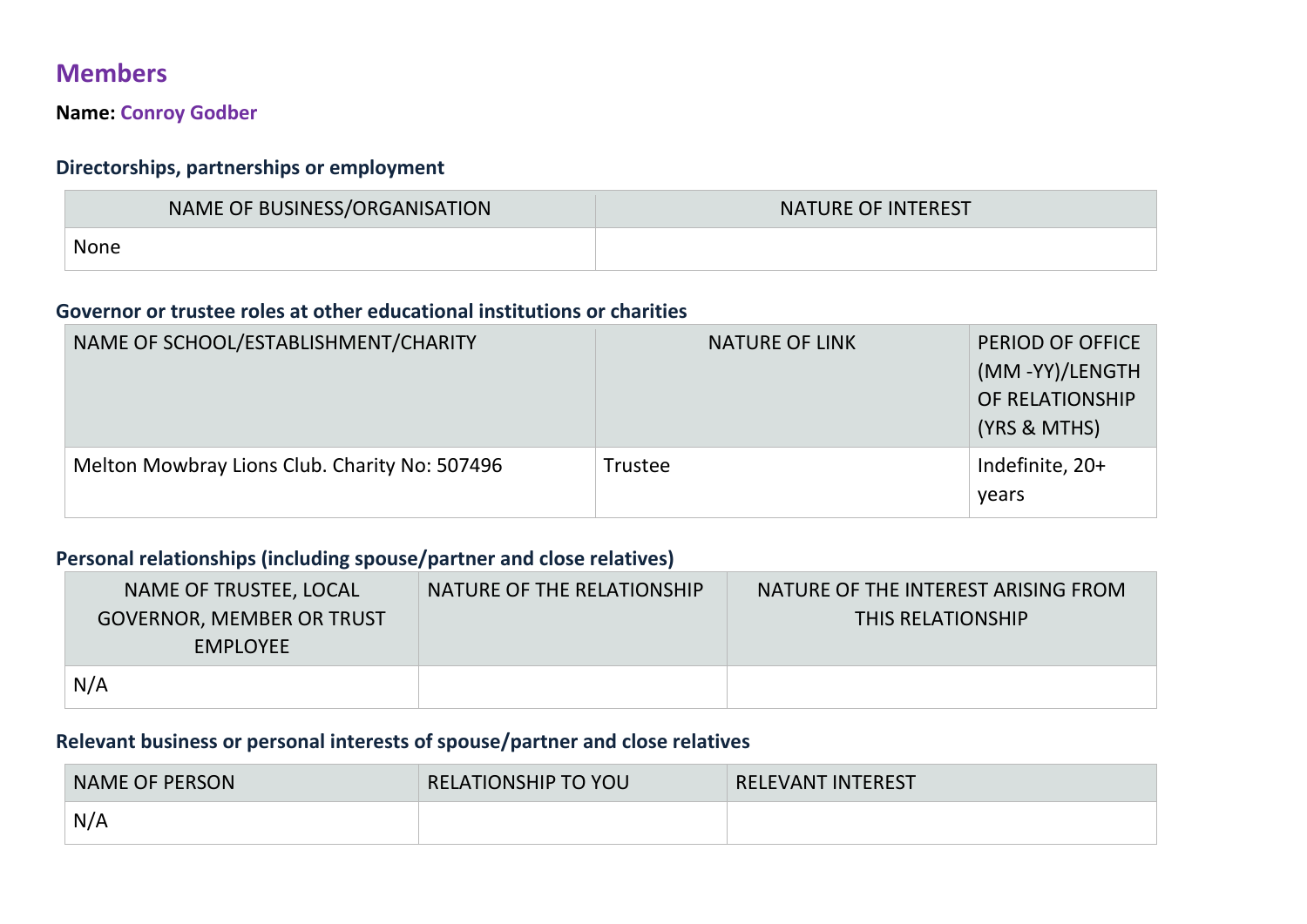#### **Name: Dawn O'Higgins**

## **Directorships, partnerships or employment**

| NAME OF BUSINESS/ORGANISATION | <b>NATURE OF INTEREST</b> |
|-------------------------------|---------------------------|
| <b>None</b>                   |                           |

#### **Governor or trustee roles at other educational institutions or charities**

| NAME OF SCHOOL/ESTABLISHMENT/CHARITY | <b>NATURE OF LINK</b> | PERIOD OF OFFICE<br>(MM-YY)/LENGTH<br>OF RELATIONSHIP<br>(YRS & MTHS) |
|--------------------------------------|-----------------------|-----------------------------------------------------------------------|
| <b>None</b>                          |                       |                                                                       |

## **Personal relationships (including spouse/partner and close relatives)**

| NAME OF TRUSTEE, LOCAL<br><b>GOVERNOR, MEMBER OR TRUST</b><br><b>EMPLOYEE</b> | NATURE OF THE RELATIONSHIP | NATURE OF THE INTEREST ARISING FROM<br><b>THIS RELATIONSHIP</b> |
|-------------------------------------------------------------------------------|----------------------------|-----------------------------------------------------------------|
| Sean O'Higgins                                                                | Spouse                     | Works 1 day per week TTO as minibus driver<br>for the Trust     |

| <b>NAME OF PERSON</b> | <b>RELATIONSHIP TO YOU</b> | <b>RELEVANT INTEREST</b> |
|-----------------------|----------------------------|--------------------------|
| <b>None</b>           |                            |                          |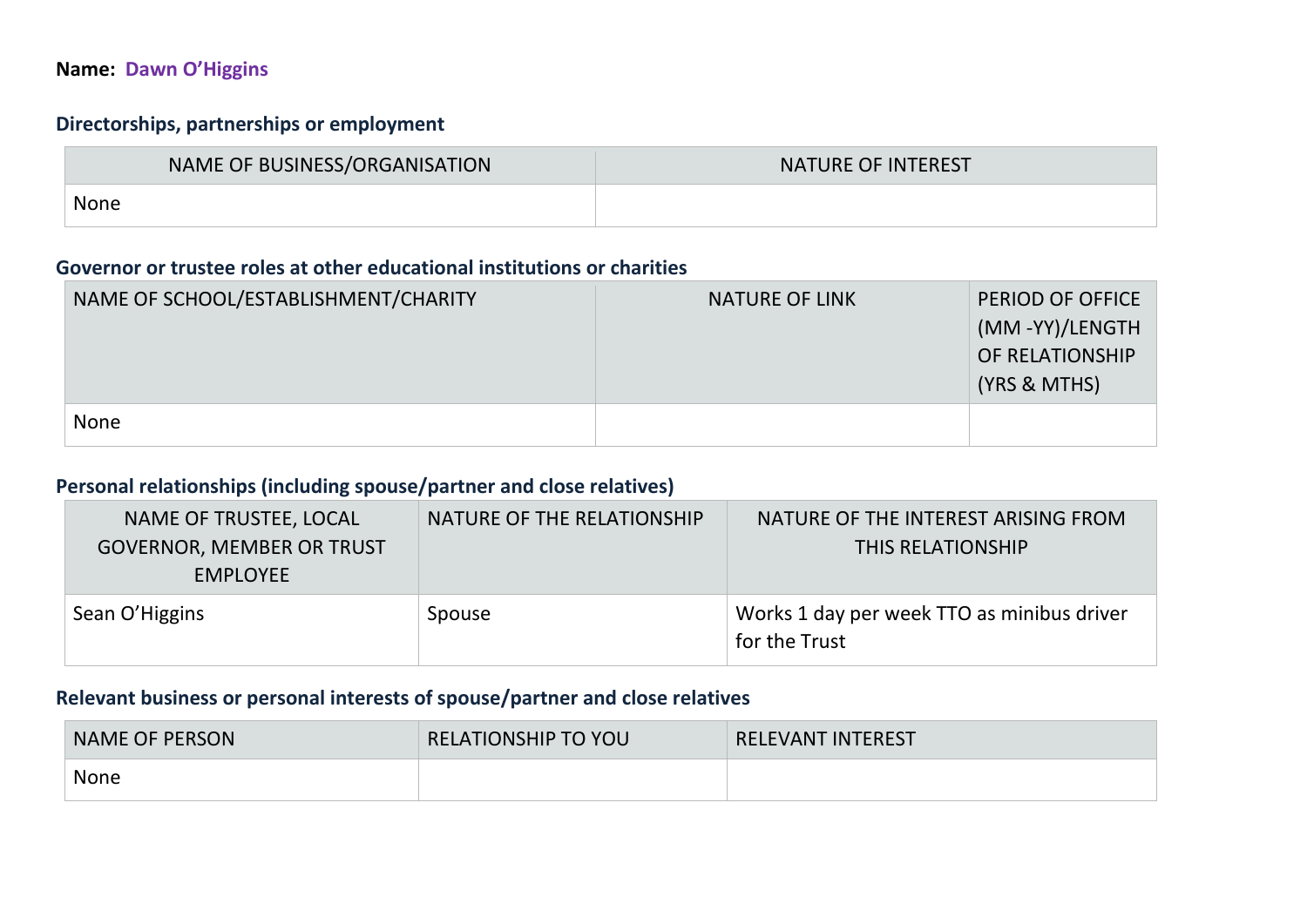#### **Name: Denise Reed**

## **Directorships, partnerships or employment**

| NAME OF BUSINESS/ORGANISATION                                                                                                       | <b>NATURE OF INTEREST</b>           |
|-------------------------------------------------------------------------------------------------------------------------------------|-------------------------------------|
| CMAT St Francis Melton; C of E – Frisby; Area Special School – Birch Wood,<br>Melton and Buckminster Primary School, Leicestershire | <b>Clerk to the Governing Board</b> |
| C of E – Barrowby; Great Ponton and Allington with Sedgebrook, Lincolnshire.                                                        | <b>Clerk to the Governing Board</b> |

#### **Governor or trustee roles at other educational institutions or charities**

| NAME OF SCHOOL/ESTABLISHMENT/CHARITY | <b>NATURE OF LINK</b> | <b>PERIOD OF OFFICE</b><br>(MM-YY)/LENGTH<br>OF RELATIONSHIP<br>(YRS & MTHS) |
|--------------------------------------|-----------------------|------------------------------------------------------------------------------|
| <b>None</b>                          |                       |                                                                              |

## **Personal relationships (including spouse/partner and close relatives)**

| NAME OF TRUSTEE, LOCAL<br><b>GOVERNOR, MEMBER OR TRUST</b><br><b>EMPLOYEE</b> | NATURE OF THE RELATIONSHIP | NATURE OF THE INTEREST ARISING FROM<br><b>THIS RELATIONSHIP</b> |
|-------------------------------------------------------------------------------|----------------------------|-----------------------------------------------------------------|
| N/A                                                                           |                            |                                                                 |

| <b>NAME OF PERSON</b> | <b>RELATIONSHIP TO YOU</b> | <b>RELEVANT INTEREST</b> |
|-----------------------|----------------------------|--------------------------|
| N/A                   |                            |                          |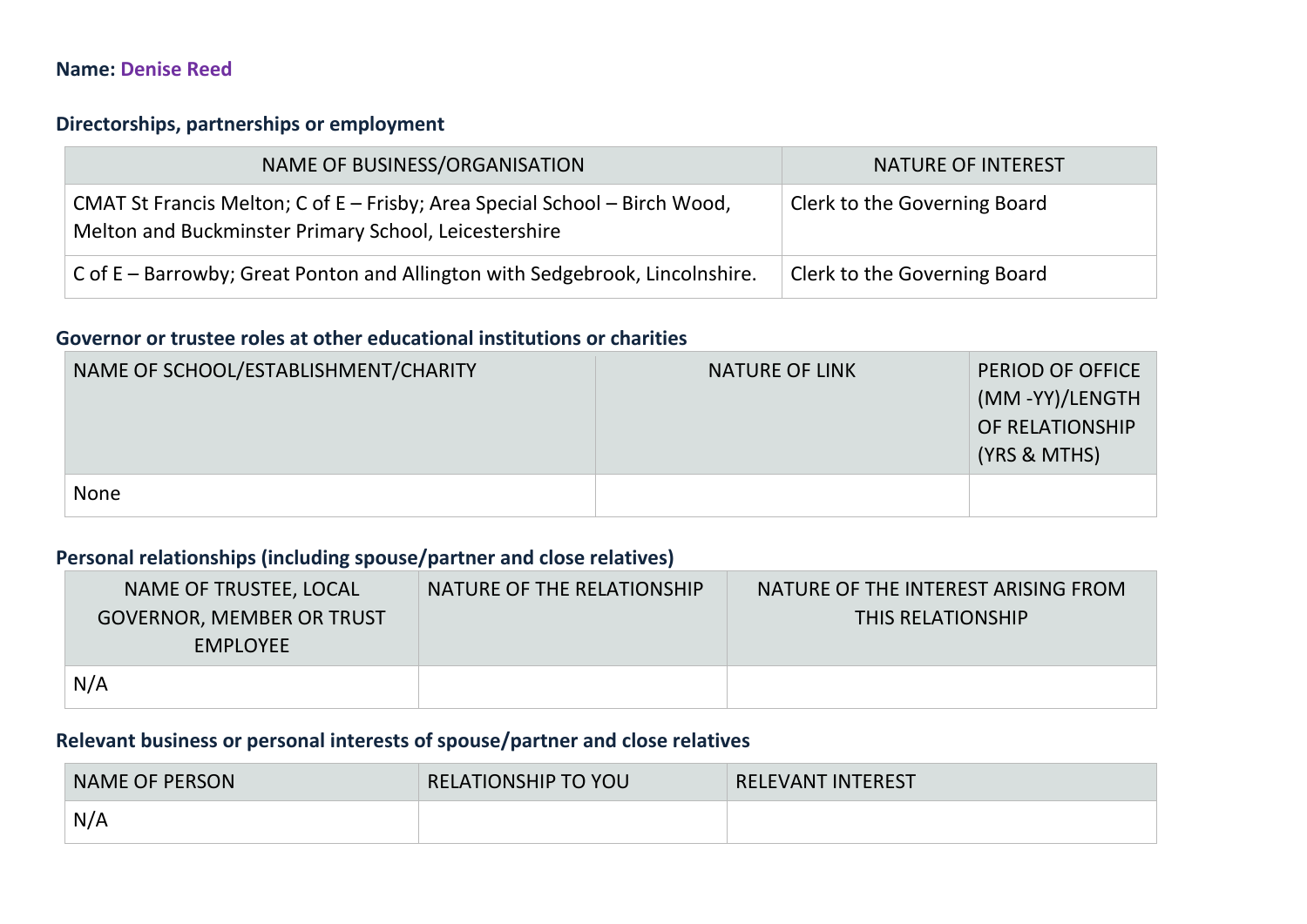#### **Name: Elaine Welsh**

## **Directorships, partnerships or employment**

| NAME OF BUSINESS/ORGANISATION        | NATURE OF INTEREST            |
|--------------------------------------|-------------------------------|
| Oxford University Press (employment) | <b>Educational Publishing</b> |

#### **Governor or trustee roles at other educational institutions or charities**

| NAME OF SCHOOL/ESTABLISHMENT/CHARITY | <b>NATURE OF LINK</b> | PERIOD OF OFFICE<br>(MM-YY)/LENGTH<br>OF RELATIONSHIP<br>(YRS & MTHS) |
|--------------------------------------|-----------------------|-----------------------------------------------------------------------|
| <b>None</b>                          |                       |                                                                       |

## **Personal relationships (including spouse/partner and close relatives)**

| NAME OF TRUSTEE, LOCAL<br><b>GOVERNOR, MEMBER OR TRUST</b><br>EMPLOYEE | NATURE OF THE RELATIONSHIP | NATURE OF THE INTEREST ARISING FROM<br><b>THIS RELATIONSHIP</b> |
|------------------------------------------------------------------------|----------------------------|-----------------------------------------------------------------|
| N/A                                                                    |                            |                                                                 |

| <b>NAME OF PERSON</b> | <b>RELATIONSHIP TO YOU</b> | <b>RELEVANT INTEREST</b> |
|-----------------------|----------------------------|--------------------------|
| N/A                   |                            |                          |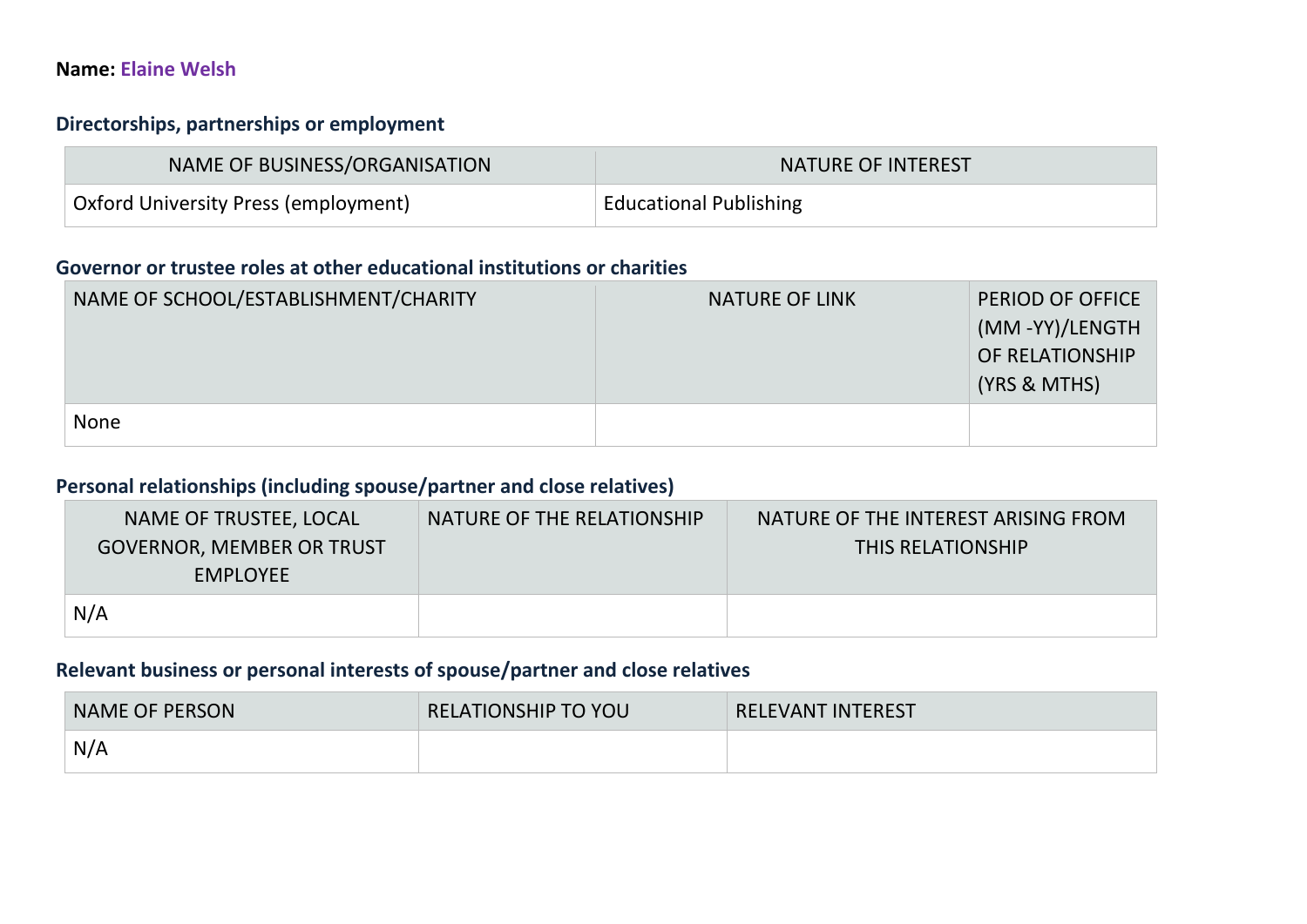# **Senior Staff**

**Name: Gayle Bacon**

## **Directorships, partnerships or employment**

| NAME OF BUSINESS/ORGANISATION | NATURE OF INTEREST |
|-------------------------------|--------------------|
| None                          |                    |

#### **Governor or trustee roles at other educational institutions or charities**

| NAME OF SCHOOL/ESTABLISHMENT/CHARITY | <b>NATURE OF LINK</b> | PERIOD OF OFFICE<br>(MM-YY)/LENGTH<br>OF RELATIONSHIP<br>(YRS & MTHS) |
|--------------------------------------|-----------------------|-----------------------------------------------------------------------|
| <b>None</b>                          |                       |                                                                       |

#### **Personal relationships (including spouse/partner and close relatives)**

| NAME OF TRUSTEE, LOCAL<br><b>GOVERNOR, MEMBER OR TRUST</b><br><b>EMPLOYEE</b> | NATURE OF THE RELATIONSHIP | NATURE OF THE INTEREST ARISING FROM<br><b>THIS RELATIONSHIP</b> |
|-------------------------------------------------------------------------------|----------------------------|-----------------------------------------------------------------|
| Debbie Hynes                                                                  | Sister                     | <b>Employed at Sherard Primary School</b>                       |

| <b>NAME OF PERSON</b> | <b>RELATIONSHIP TO YOU</b> | <b>RELEVANT INTEREST</b> |
|-----------------------|----------------------------|--------------------------|
| N/A                   |                            |                          |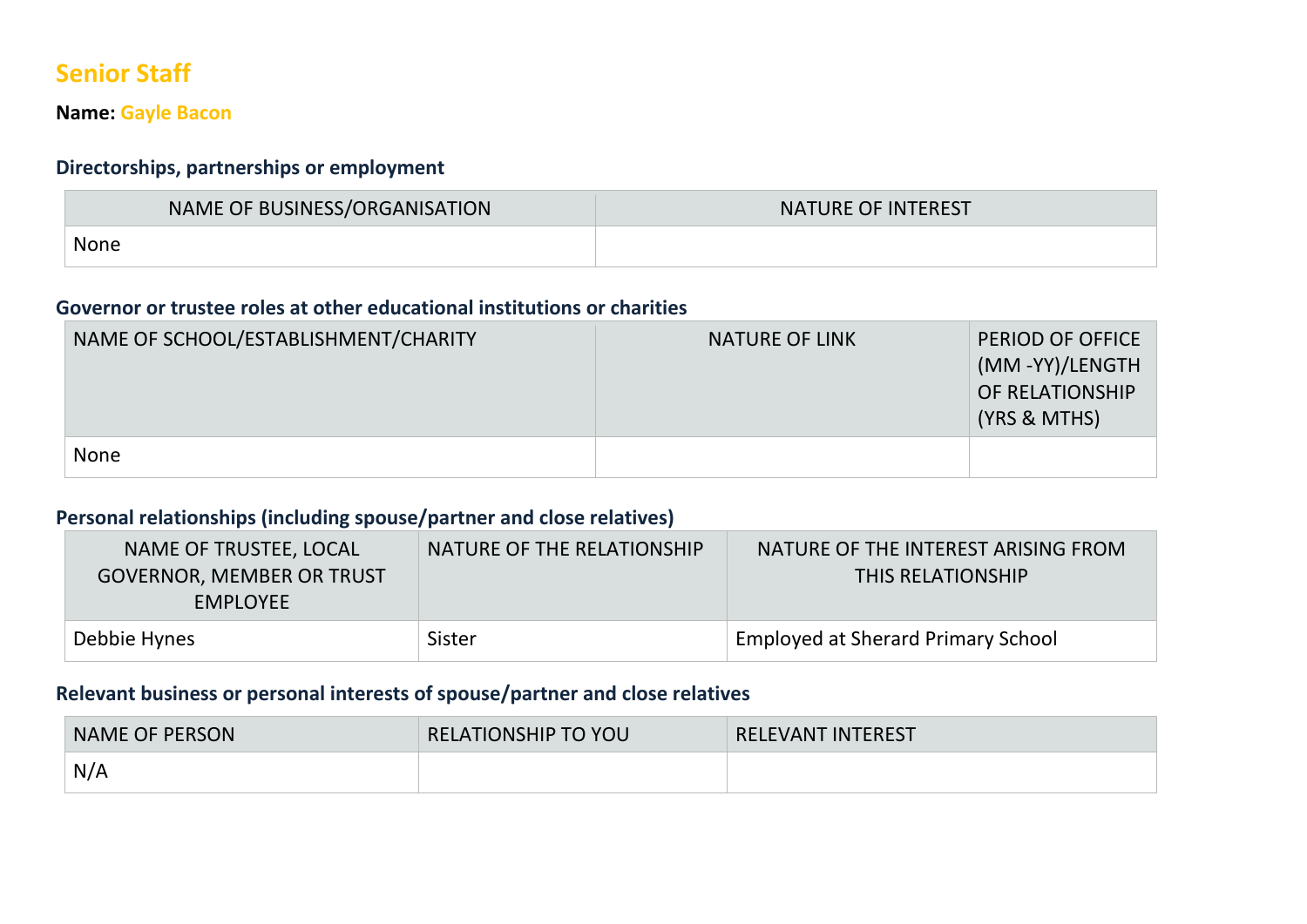#### **Name: Anna Butler**

## **Directorships, partnerships or employment**

| NAME OF BUSINESS/ORGANISATION | <b>NATURE OF INTEREST</b> |
|-------------------------------|---------------------------|
| None                          |                           |

#### **Governor or trustee roles at other educational institutions or charities**

| NAME OF SCHOOL/ESTABLISHMENT/CHARITY | <b>NATURE OF LINK</b>          | PERIOD OF OFFICE<br>(MM-YY)/LENGTH<br>OF RELATIONSHIP<br>(YRS & MTHS) |
|--------------------------------------|--------------------------------|-----------------------------------------------------------------------|
| Waltham on the Wolds Primary School  | <b>Vice-Chair of Governors</b> | Since 09-17                                                           |
|                                      |                                |                                                                       |
|                                      |                                |                                                                       |

## **Personal relationships (including spouse/partner and close relatives)**

| NAME OF TRUSTEE, LOCAL<br><b>GOVERNOR, MEMBER OR TRUST</b><br>EMPLOYEE | NATURE OF THE RELATIONSHIP | NATURE OF THE INTEREST ARISING FROM<br><b>THIS RELATIONSHIP</b> |
|------------------------------------------------------------------------|----------------------------|-----------------------------------------------------------------|
| N/A                                                                    |                            |                                                                 |

| NAME OF PERSON | <b>RELATIONSHIP TO YOU</b> | <b>RELEVANT INTEREST</b> |
|----------------|----------------------------|--------------------------|
| N/A            |                            |                          |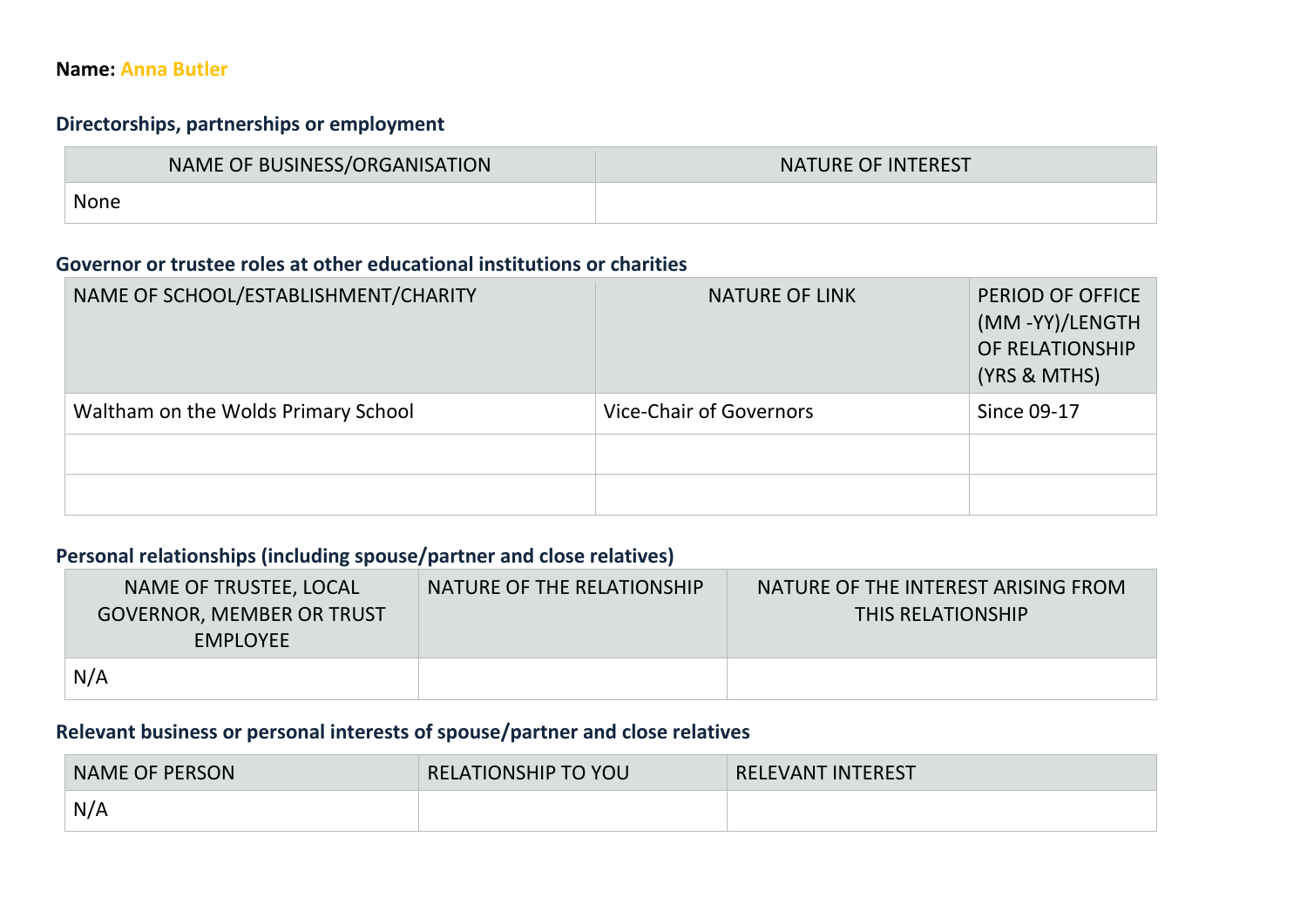## **Name: Stephanie Cooke**

## **Directorships, partnerships or employment**

| NAME OF BUSINESS/ORGANISATION | <b>NATURE OF INTEREST</b> |
|-------------------------------|---------------------------|
| None                          |                           |

#### **Governor or trustee roles at other educational institutions or charities**

| NAME OF SCHOOL/ESTABLISHMENT/CHARITY | <b>NATURE OF LINK</b> | PERIOD OF OFFICE<br>(MM-YY)/LENGTH<br>OF RELATIONSHIP<br>(YRS & MTHS) |
|--------------------------------------|-----------------------|-----------------------------------------------------------------------|
| <b>None</b>                          |                       |                                                                       |

## **Personal relationships (including spouse/partner and close relatives)**

| NAME OF TRUSTEE, LOCAL<br><b>GOVERNOR, MEMBER OR TRUST</b><br>EMPLOYEE | NATURE OF THE RELATIONSHIP | NATURE OF THE INTEREST ARISING FROM<br><b>THIS RELATIONSHIP</b> |
|------------------------------------------------------------------------|----------------------------|-----------------------------------------------------------------|
| N/A                                                                    |                            |                                                                 |

| <b>NAME OF PERSON</b> | <b>RELATIONSHIP TO YOU</b> | <b>RELEVANT INTEREST</b> |
|-----------------------|----------------------------|--------------------------|
| N/A                   |                            |                          |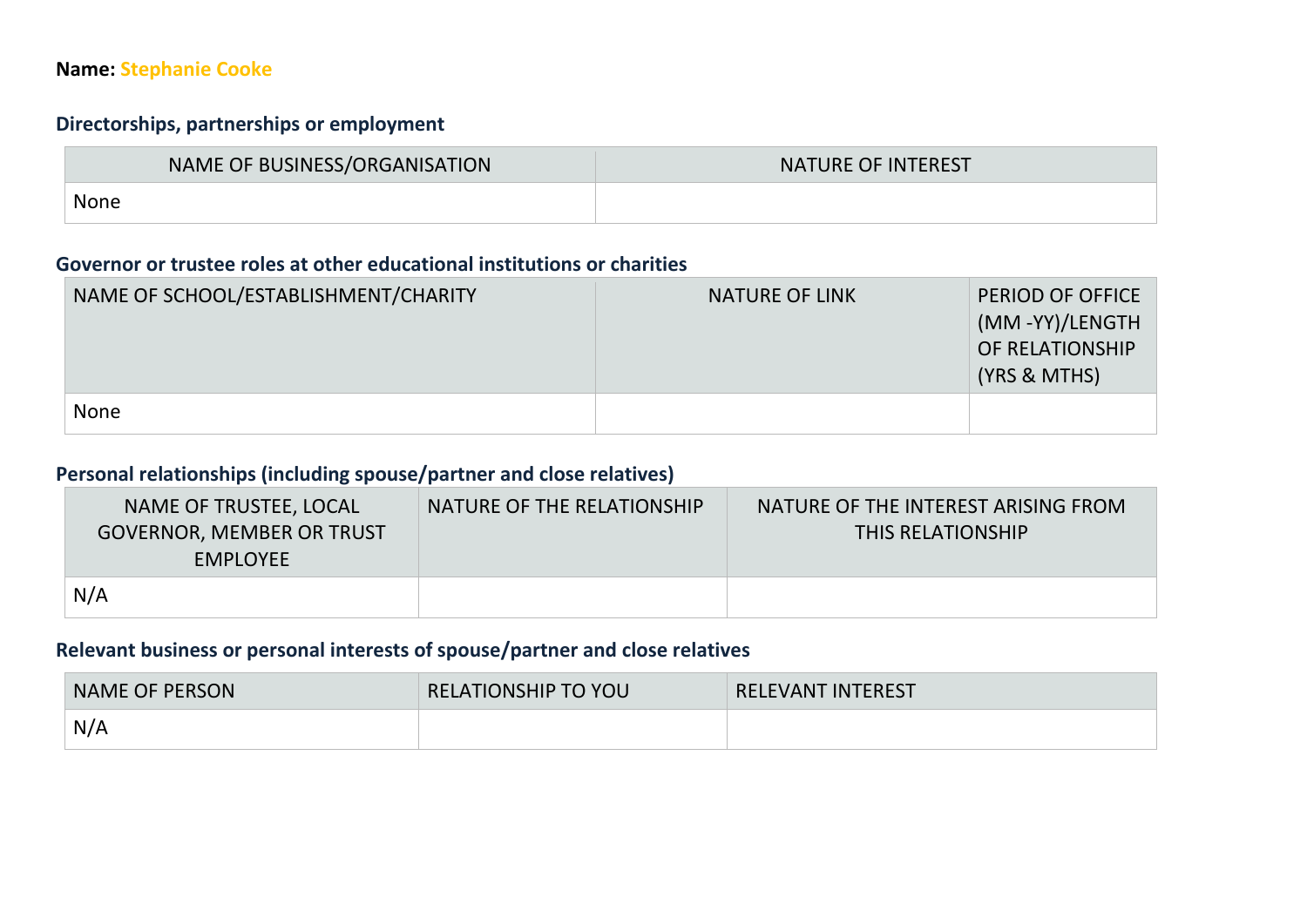#### **Name: Paul Maddox**

## **Directorships, partnerships or employment**

| NAME OF BUSINESS/ORGANISATION | <b>NATURE OF INTEREST</b> |
|-------------------------------|---------------------------|
| None                          |                           |

#### **Governor or trustee roles at other educational institutions or charities**

| NAME OF SCHOOL/ESTABLISHMENT/CHARITY | <b>NATURE OF LINK</b>   | PERIOD OF OFFICE<br>(MM-YY)/LENGTH<br>OF RELATIONSHIP<br>(YRS & MTHS) |
|--------------------------------------|-------------------------|-----------------------------------------------------------------------|
| Friends of Palterton Primary School  | <b>Treasurer of PTA</b> | 8years                                                                |

## **Personal relationships (including spouse/partner and close relatives)**

| NAME OF TRUSTEE, LOCAL<br><b>GOVERNOR, MEMBER OR TRUST</b><br><b>EMPLOYEE</b> | <b>NATURE OF THE RELATIONSHIP</b> | NATURE OF THE INTEREST ARISING FROM<br><b>THIS RELATIONSHIP</b> |
|-------------------------------------------------------------------------------|-----------------------------------|-----------------------------------------------------------------|
| N/A                                                                           |                                   |                                                                 |

| <b>NAME OF PERSON</b> | <b>RELATIONSHIP TO YOU</b> | <b>RELEVANT INTEREST</b> |
|-----------------------|----------------------------|--------------------------|
| N/A                   |                            |                          |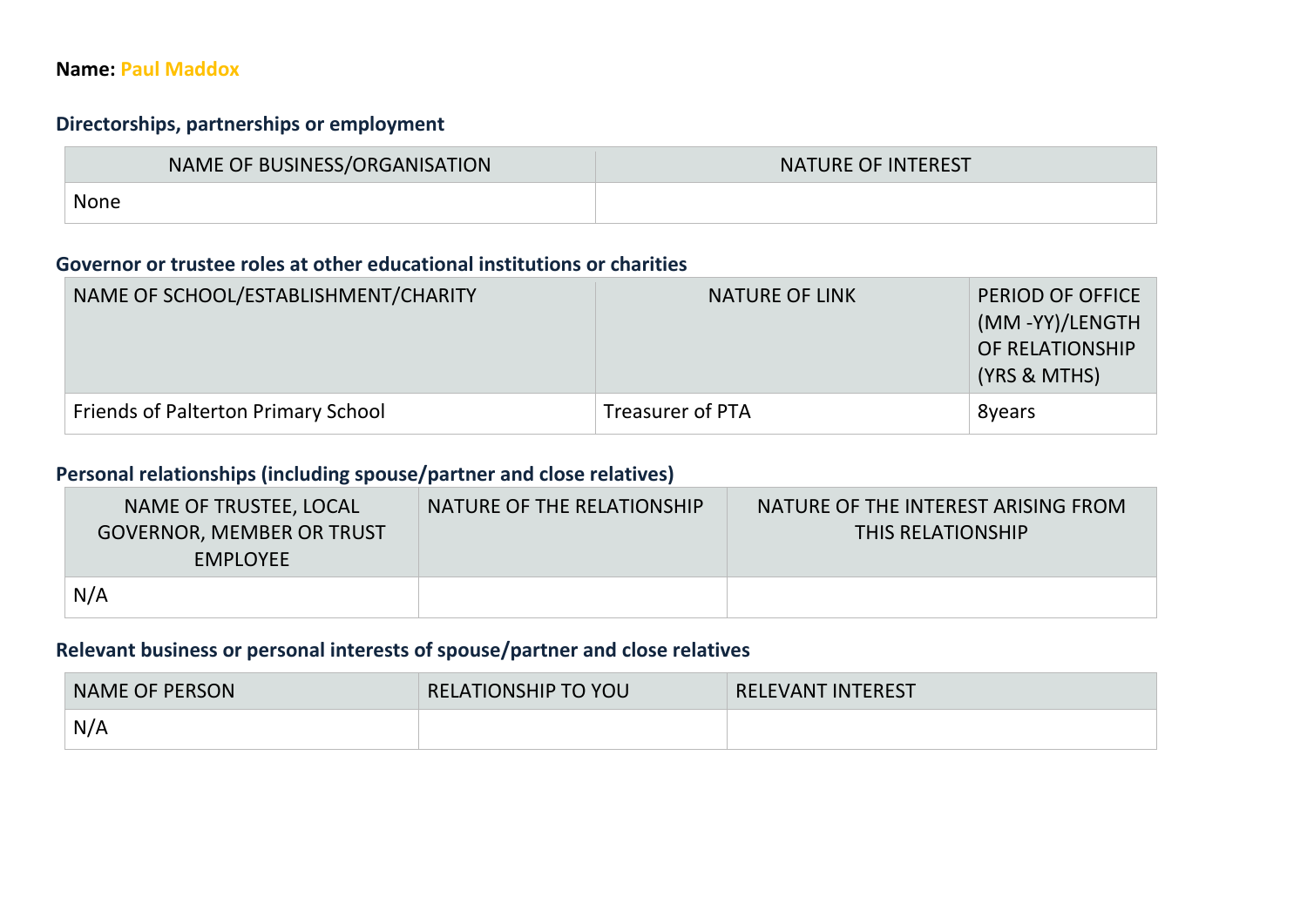#### **Name: Heather Robinson**

## **Directorships, partnerships or employment**

| NAME OF BUSINESS/ORGANISATION | <b>NATURE OF INTEREST</b> |
|-------------------------------|---------------------------|
| None                          |                           |

#### **Governor or trustee roles at other educational institutions or charities**

| NAME OF SCHOOL/ESTABLISHMENT/CHARITY | <b>NATURE OF LINK</b> | PERIOD OF OFFICE<br>(MM-YY)/LENGTH<br>OF RELATIONSHIP<br>(YRS & MTHS) |
|--------------------------------------|-----------------------|-----------------------------------------------------------------------|
| <b>None</b>                          |                       |                                                                       |

## **Personal relationships (including spouse/partner and close relatives)**

| NAME OF TRUSTEE, LOCAL<br><b>GOVERNOR, MEMBER OR TRUST</b><br>EMPLOYEE | NATURE OF THE RELATIONSHIP | NATURE OF THE INTEREST ARISING FROM<br><b>THIS RELATIONSHIP</b> |
|------------------------------------------------------------------------|----------------------------|-----------------------------------------------------------------|
| N/A                                                                    |                            |                                                                 |

| <b>NAME OF PERSON</b> | <b>RELATIONSHIP TO YOU</b> | <b>RELEVANT INTEREST</b> |
|-----------------------|----------------------------|--------------------------|
| N/A                   |                            |                          |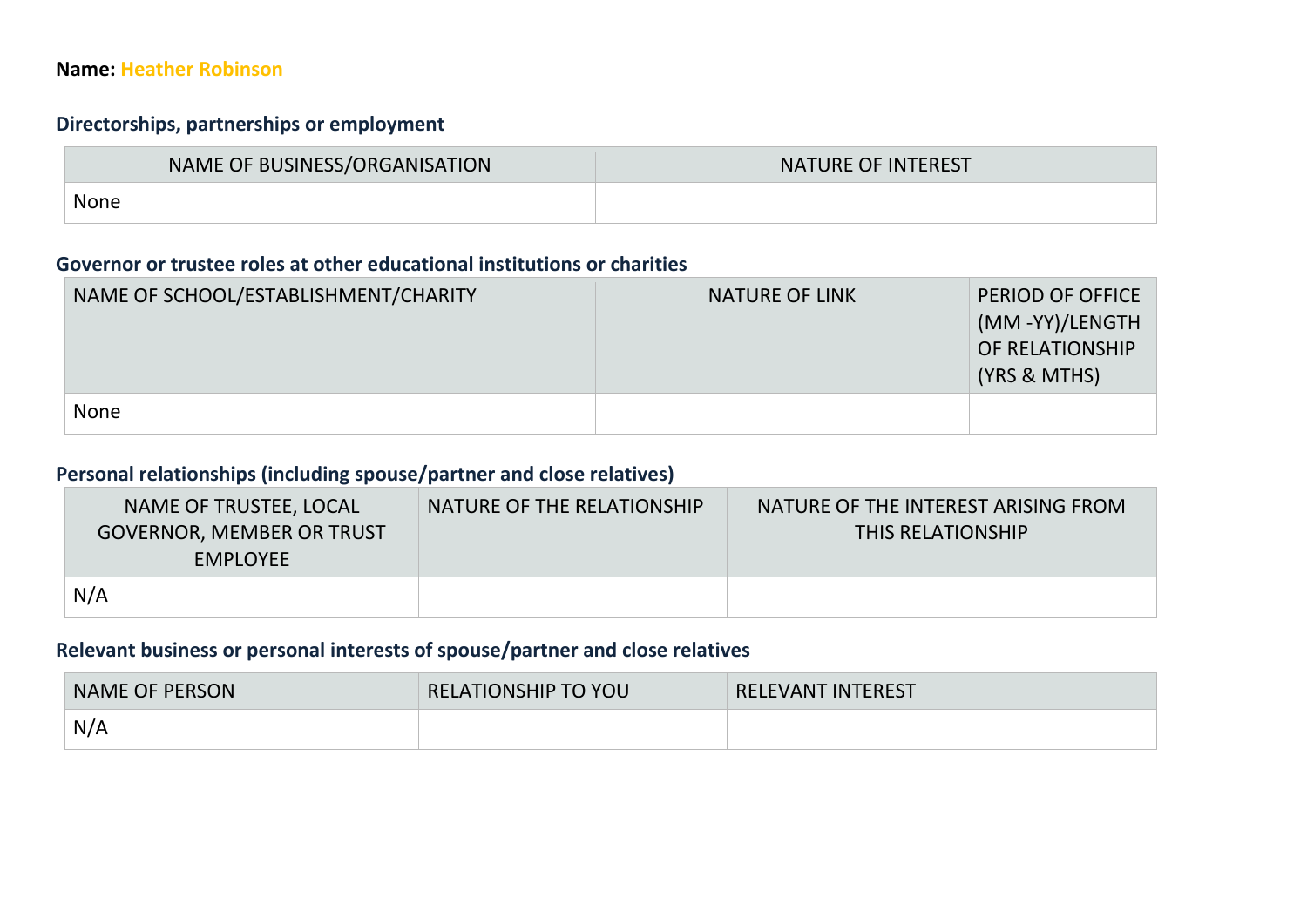#### **Name: Christine Stansfield**

## **Directorships, partnerships or employment**

| NAME OF BUSINESS/ORGANISATION | <b>NATURE OF INTEREST</b> |
|-------------------------------|---------------------------|
| None                          |                           |

#### **Governor or trustee roles at other educational institutions or charities**

| NAME OF SCHOOL/ESTABLISHMENT/CHARITY | <b>NATURE OF LINK</b>          | PERIOD OF OFFICE<br>(MM-YY)/LENGTH<br>OF RELATIONSHIP<br>(YRS & MTHS) |
|--------------------------------------|--------------------------------|-----------------------------------------------------------------------|
| <b>Success Academy Trust</b>         | Trustee                        | 1 year 9 months                                                       |
| Hinckley and John Cleveland Academy  | Member of Management Committee | 6 months                                                              |

## **Personal relationships (including spouse/partner and close relatives)**

| NAME OF TRUSTEE, LOCAL<br><b>GOVERNOR, MEMBER OR TRUST</b><br><b>EMPLOYEE</b> | NATURE OF THE RELATIONSHIP | NATURE OF THE INTEREST ARISING FROM<br><b>THIS RELATIONSHIP</b> |
|-------------------------------------------------------------------------------|----------------------------|-----------------------------------------------------------------|
| <b>Antony Stansfield</b>                                                      | Husband                    | Science technician and John Ferneley College                    |

| <b>NAME OF PERSON</b> | <b>RELATIONSHIP TO YOU</b> | <b>RELEVANT INTEREST</b> |
|-----------------------|----------------------------|--------------------------|
| N/A                   |                            |                          |